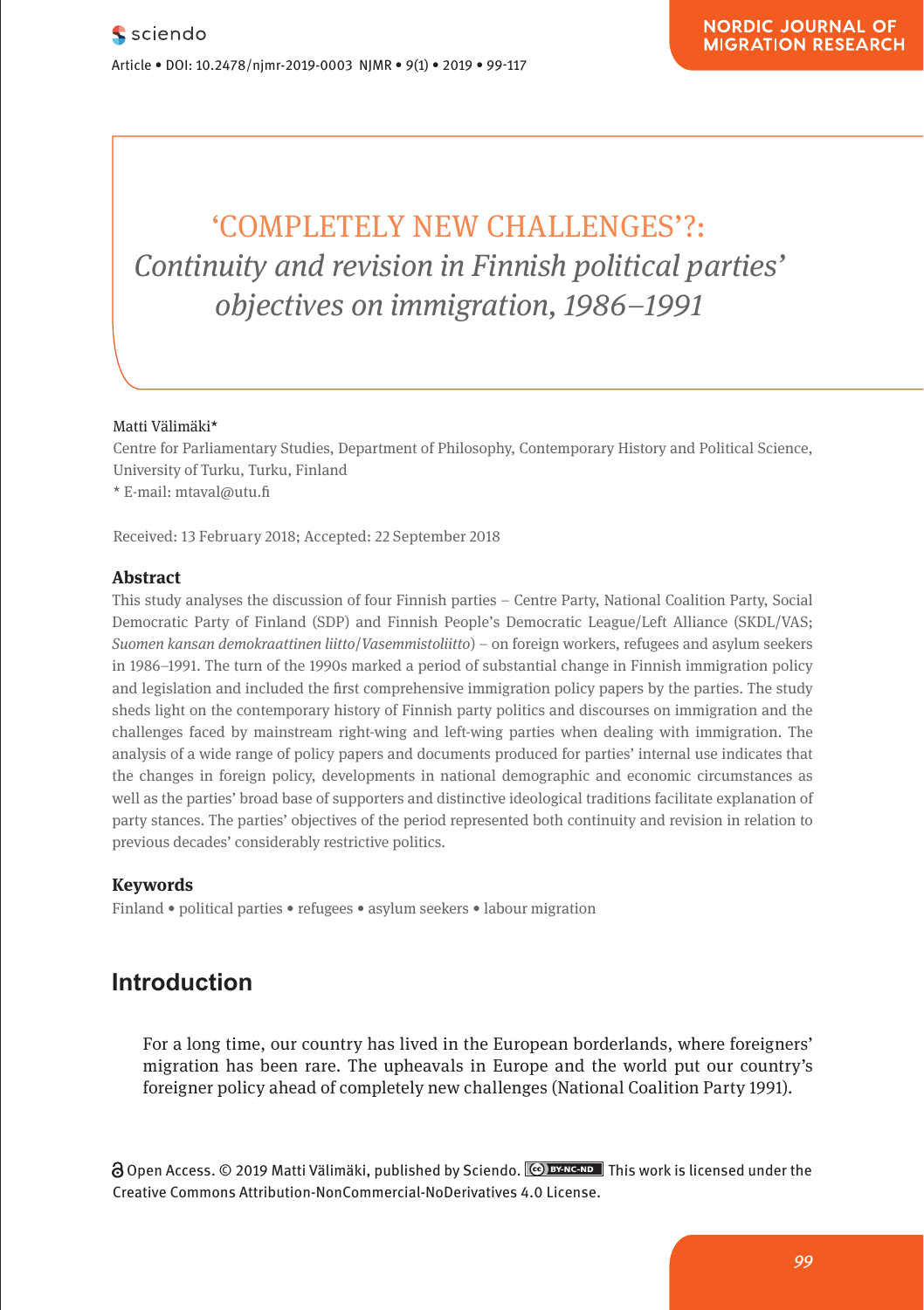The contemporary history of Finnish political parties' objectives on immigration and immigrants remains understudied. This article analyses Finnish parties' political discourse concerning immigration from 1986 to 1991, a period of remarkable reassessment of Finnish immigration and refugee policy and legislation. The focus is on the immigration objectives of the four electorally most successful political parties<sup>1</sup>: the Centre Party (*Keskustapuolue*), the National Coalition Party (*Kansallinen Kokoomus*), the Social Democratic Party of Finland (SDP) and the Finnish People's Democratic League/Left Alliance<sup>2</sup> (SKDL/VAS; *Suomen kansan demokraattinen liitto*/*Vasemmistoliitto*). In addition, the Finnish Rural Party's (*Suomen Maaseudun Puolue*) role is discussed briefly as its views on immigration were referred to by other parties.

The study supplements previous research by addressing the perceived role of immigration during an important transition period in Finnish politics in general and in immigration politics in particular. The analysis of policy papers demonstrates how the parties perceived labour migration in an era where the Western European integration was increasing and the national labour force seemed to be diminishing. The parties' outlooks on Finland's responsibility, or the lack thereof, for asylum seekers and refugees and the most desired goals and means of refugee policy are also assessed. Regarding immigrant policy, the study analyses how the immigrant groups' rights were taken into account by different parties. Material from the earlier period also provides the basis for an analysis of intraparty discussions that offers an empirically based view into mainstream parties' thinking on immigration politics.

The article begins with outlining the social and political circumstances at the turn of the 1990s in Finland. This is followed by an introduction to the research setting and the studied parties. Empirical analysis tackles three themes the parties discussed: labour migration, refugee policy and disagreements within and between parties. Finally, the findings' relevance for understanding Finnish (party-) political history on immigration and the research framework's benefit for understanding party politics on immigration are highlighted.

#### **Societal transformations at the turn of the 1990s**

Between 1986 and 1989, Finland experienced an economic boom that led to an overheating of the economy followed by one of the most severe depressions in Western Europe (Honkapohja & Koskela 2001). The Finnish foreign policy framework was also experiencing a change. During the Cold War, especially the Agreement of Friendship, Cooperation, and Mutual Assistance with the Soviet Union had reduced Finland's possibility to participate in Western European integration. In the late 1980s and early 1990s, Finland's room for manoeuvre increased and the country became more comprehensively involved in Western European integration by becoming a member of the Council of Europe (1989) and participating in the negotiations for the European Economic Area (EEA) (Karvonen, Paloheimo & Raunio 2016: 19-20).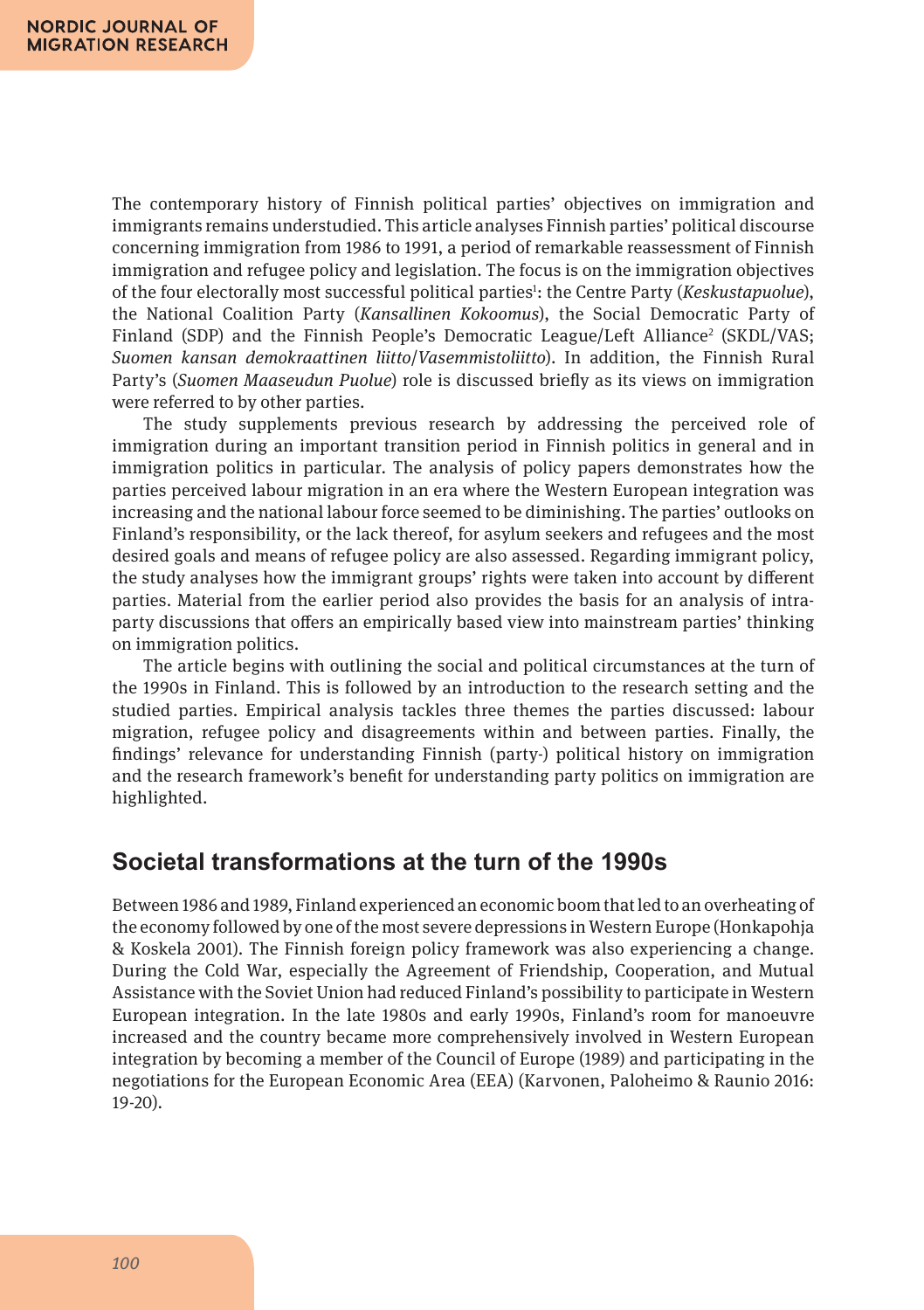Another transformation was taking place regarding patterns of movement and demography. In the 19<sup>th</sup> century and most of the 20<sup>th</sup> century, Finland had characteristically been a country of emigration, but in the 1980s, it became a country in which immigration surpassed emigration. It was not only returnees from Sweden and asylum seekers that caused this development but also the immigration of other groups, such as labour migrants and international students. Finland's encounter with immigrants did not, however, begin in the 1980s. The country had received more than 30,000 refugees from (Soviet) Russia already between 1917 and 1923. During the World War II (WWII), more than 400,000 evacuees from the Eastern parts of the country ceded to the Soviet Union – and more than 60,000 people from Ingermanland – were settled on Finnish soil (Leitzinger 2008; Välimäki 2019). During the Cold War, there were only a few international protection seekers in Finland, except for some 150 defectors from the Soviet Union. The overall number of residence permits granted was low, and most of the immigrants came from other Nordic states. In the 1970s and early 1980s, immigration was a marginal issue in Finnish politics although Chilean and Southeast Asian resettlement refugees gained some attention (Leitzinger 2008; Välimäki 2019).

Similar to other Northern European countries, the ageing population and the drop in the fertility rate indicated that the Finnish population was at risk of decrease. This development was believed to cause potential problems since The number of the working age population was shrinking (e.g. Koljonen & Parkkinen 1986). In public and political debates, immigration was identified as a potential solution to this development.

In cultural terms, Finland was commonly imagined as a homogenous nation. The idea and heritage of cultural nationalism were widely accepted (Puuronen 2004: 25, 34-35; Tervonen 2014). Some studies consider the current period (since the late 1980s) as an era of growing nationalism and patriotism (Pietikäinen & Luostarinen 1996: 175). A similar trend was also observed in many other West European and Nordic states (Björgo & Witte 1993). However, societal diversity was recognised and supported by legislation. The constitution recognised both Finnish and Swedish as national languages and the Orthodox Church as the second national church, and the right of the Sami and Roma minorities to preserve their languages and culture was recorded in the constitution (Saukkonen 2013: 90-91).

Major changes in Finnish immigration legislation and policy began to take shape during the 1980s and early 1990s. Finland enacted its first Aliens Act in 1983. The preparation of the second Aliens Act began in 1988, and it was enacted in 1991. Finland took its first annual resettlement refugees in 1986, and this policy has continued since then. The annual quota for 1986 was 100 persons, and the number was gradually increased by government decisions. In 1989–1991, the quota was 500 persons. Before 1990, there had only been a few dozen asylum applicants annually but, in 1990–1991, the number grew to a few thousand<sup>3</sup> (Kuosma 2004: 739-747; Välimäki 2017, 2019). Most of the asylum seekers came from Somalia. News stories describing their arrival were a major topic in the media (Pietikäinen 2000: 184- 186). The increase in immigration encountered also political opposition, especially in the early 1990s from the populist Finnish Rural Party (Lepola 2000). The growing opposition was also evident in surveys conducted in 1987 and 1993. The attitudes were clearly more tolerant towards foreign workers and refugees during the economic boom and low numbers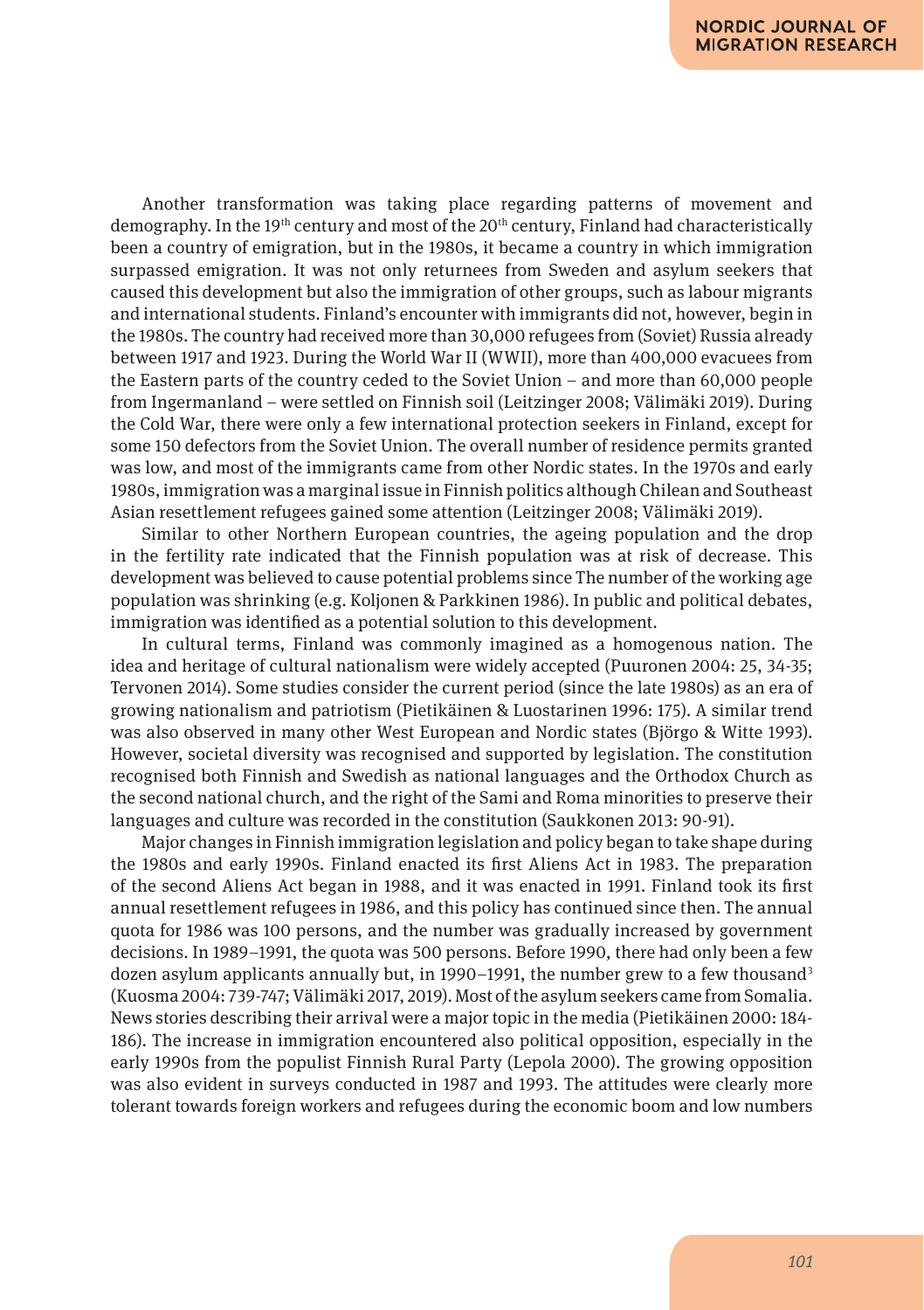of asylum seekers in 1987 than in 1993 when the recession had hit the country hard and asylum seekers were a frequent news topic (Jaakkola 2009: 22, 30). Similar links between economic cycles and attitudes towards minorities and social outgroups have been identified in Western Europe and North America (Hainmueller & Hopkins 2014).

During the research period, the parties' voters were divided on receiving either foreign workers or asylum seekers and refugees (Jaakkola 2009; cf. Lahav 1997: 382; Odmalm 2011). The polls conducted in 1987 and 1993 demonstrated that less than 20% of each studied party's voters were in favour of more foreign workers residing in Finland in the future (Jaakkola 2009: 26). Attitudes towards refugees were more in favour but still less than half of each party's sympathizers supported the idea of more refugees living in Finland, sympathizers of SKDL/VAS being most in favour and sympathizers of the Centre Party the least (Jaakkola 2009: 26).

#### **Research material, questions and methods**

This study uses qualitative content analysis to analyse documents produced by the highest decision-making bodies of the four parties, i.e. the policy papers, memos and proceedings of party congresses, councils, executive committees and governments and the subcommittees, that dealt with immigration between 1986 and 1991. Policy papers often contain elevated language, and for instance, idealism may be allowed more than in everyday politics. Sometimes, the policy papers also include relatively vague argumentation, and most of the time, this language is intended to resonate in many potential constituencies simultaneously. Policy papers cannot, however, be regarded as reflecting the day-to-day decision-making, and within parties, there are differences in opinion on many issues discussed in official statements. Nonetheless, policy papers are often the most explicit documents of a party line, a medium through which the aims of the party are declared. These papers are accepted by the central decision-making bodies and are distributed within the party to determine the position on a particular issue. Moreover, the parties' election candidates and politicians are expected to share these goals to a significant degree. In addition, the discussion within party bodies is taken into account to understand the introduction of certain policy objectives.

The research setting provides the study with broader relevance since recent social scientific research has mostly focused on the radical right-wing parties' immigration stances (e.g. Jungar & Jupskås 2014; Pyrhönen 2015). The approach adopted illustrates the circumstances that existed before the radical right-wing parties arrived in the political agora. The mainstream parties' stances on immigration have not been studied extensively until recently (Bale 2008; Bucken-Knapp, Hinnfors & Spehar 2014; Hinnfors, Spehar & Bucken-Knapp 2012; Odmalm & Bale 2015; Välimäki 2017). Moreover, detailed historical and empirical studies on immigration politics are largely lacking in Finland (see however Leitzinger 2008; Lepola 2000; Rajas 2014; Välimäki 2017, 2019).

The research questions are: How did the four parties define desired immigration and immigrant policies towards the most discussed immigrant groups of the period, i.e. foreign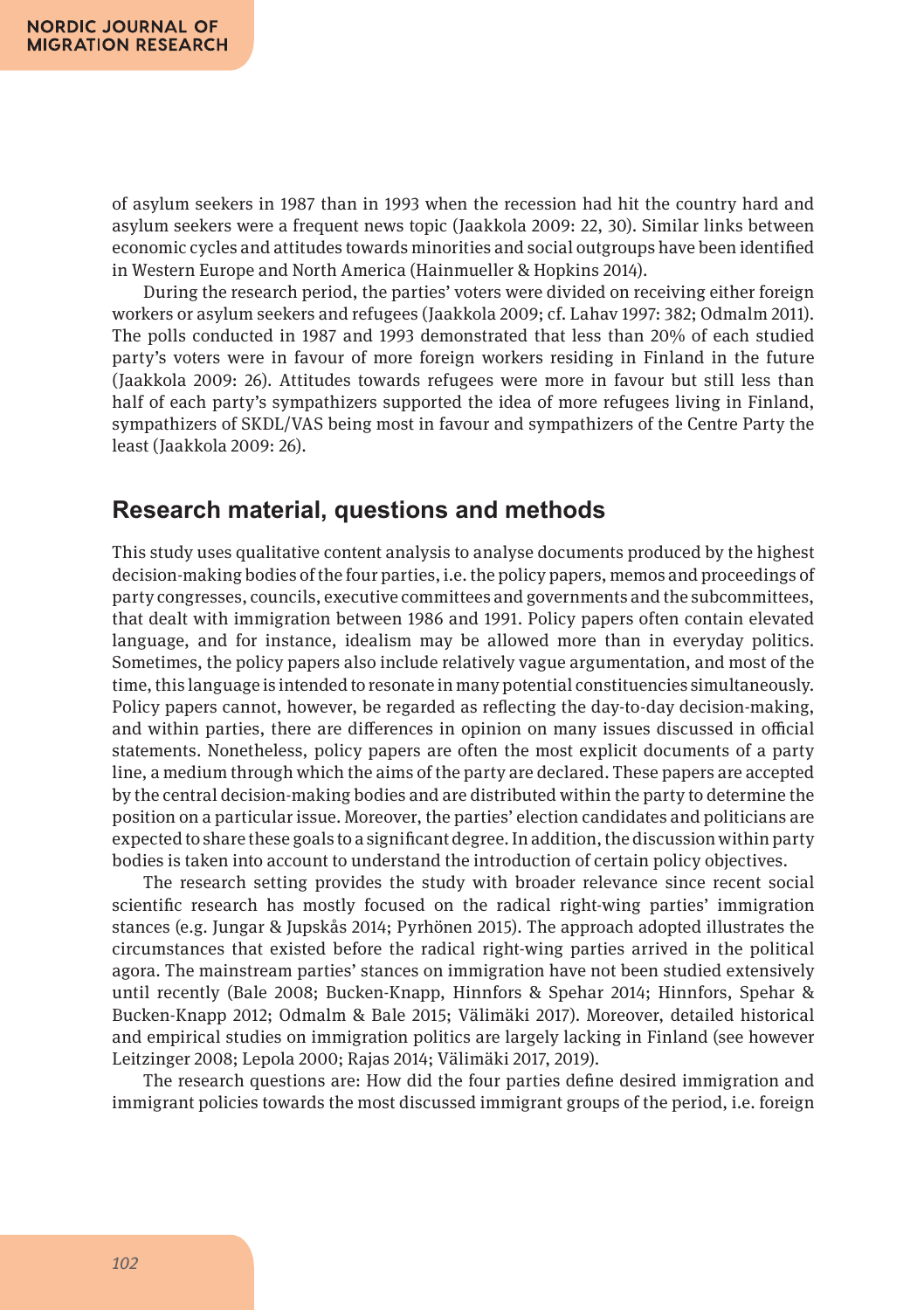workers, asylum seekers and refugees? How do the party stances compare to previous politics on immigration and immigrants?

The empirical analysis is based on Skinner's (2002) view that understanding the prevailing contextual frameworks in which political views take place is crucial for the interpretation of actions and discourses. Contexts inevitably influence and set limits for actors'—such as political parties' and party members'—utterances, decisions and legitimisation strategies (Skinner 2002: 42-43, 87, 116-117). Relevant contextual frameworks that are incorporated in the analysis of the empirical material of this study include, first, the domestic and international policy developments and discourses and, second, the partyspecific ideological traditions. The traditional and prevailing ideological and attitudinal positions on immigration of the Finnish population in general, and the parties in particular, are essential in analysing party positions (Bucken-Knapp, Hinnfors & Spehar 2014; Odmalm & Bale 2015) as well as the social and political circumstances and developments in which these discussions take place.

### **Immigration and ideological traditions of the parties**

Preparation of the first broad policy papers regarding immigration began in all four parties in the late 1980s through multiple party congress initiatives (Välimäki 2017: 307-310). In addition to activism within parties, the above-described developments in the Finnish society were additional background forces urging parties to state their immigration policy goals. Another significant factor was the preparation for the renewal of the Aliens Act. The parties often directly referred to amendments they wanted to actualise in the new legislation.

Before the 1980s, it had principally been the Finnish governments and responsible authorities who had defined policies and decrees on immigration (Leitzinger 2008; Välimäki 2019). Despite the novelty of dealing with immigration politics in their policy papers, the parties were not, however, forced to formulate completely new rationales for their stances. In the previous decades, the parties had declared their views e.g. on minority issues, human rights and social policies. They had also previously stated their views on international cooperation. Parties drew explicitly or implicitly from their previous standpoints on these more conventional policy concerns when formulating views on immigration politics.

The parties' ideological backgrounds differ considerably. The National Coalition Party is a moderate right-wing party whose policy is largely based on principles of individualism and modern economic liberalism. The party's policy programme is value liberal and perceives equality of opportunity as the basis of its policies. However, there has also been support for value conservatism and patriotism within the National Coalition Party (Mickelsson 2015: 301-304; Vares 2017: 422-425). The Centre Party's policy programme is centre-rightist in economic terms and, with regard to values, a mixture of nationalistic, liberal and conservative elements (Centre Party 1986; Mickelsson 2015: 298-300).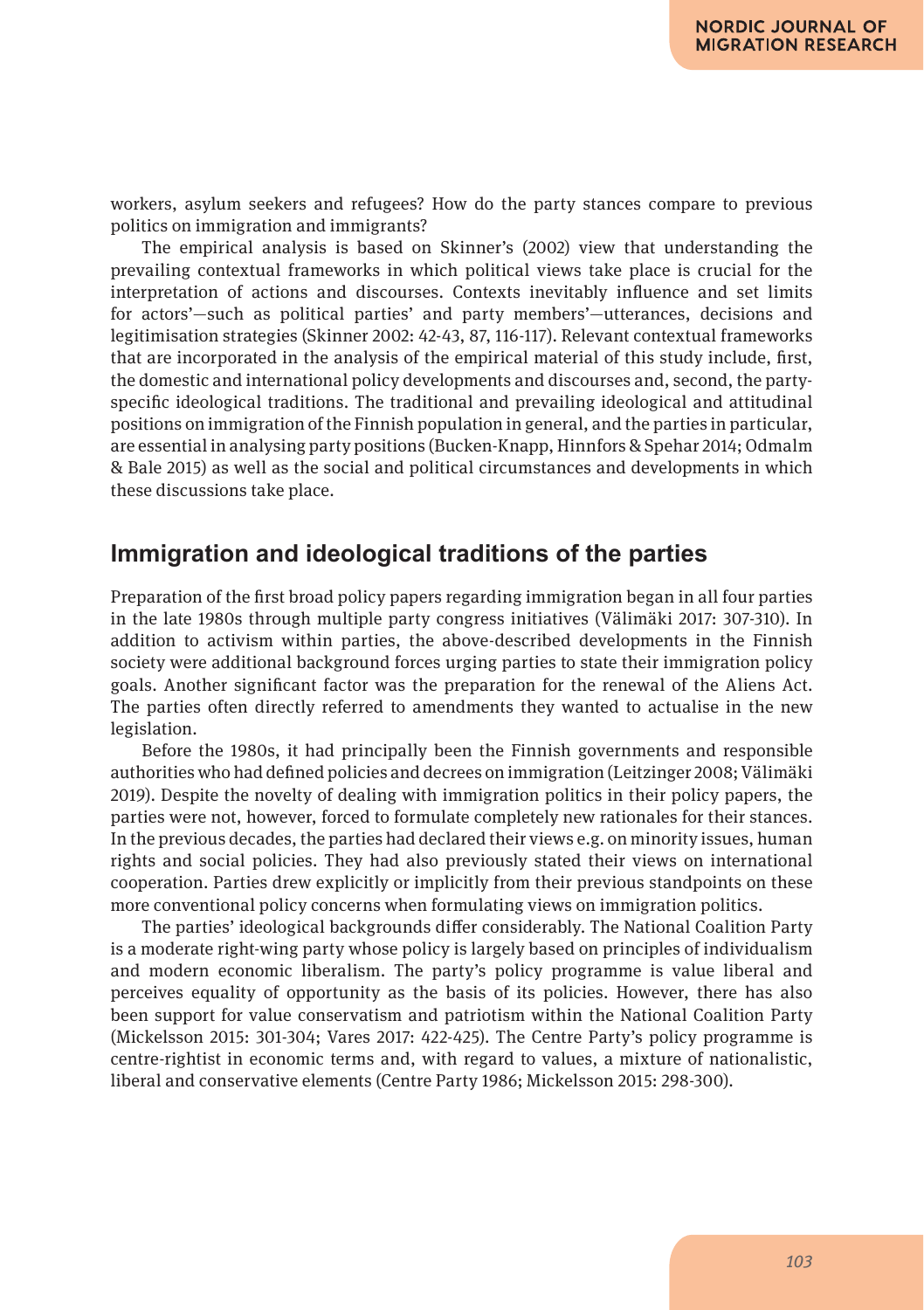The political programmes of both SDP and SKDL/VAS are largely based on modern leftwing ideas (Heywood 2012: 100-105) and value-liberalism, which is indicated in their support of an extensive public sector, tolerance, international cooperation and solidarity (SKDL/ VAS 1986; SDP 1987). The previously radical communist agenda is largely diminished in SKDL/VAS, but its views on capitalism and market liberalism are still predominantly critical (Mickelsson 2015: 207-208, 219-221). Both SDP and SKDL/VAS have histories as advocates of social equality and the rights and standpoints of less well-off people and minorities in the Finnish society (e.g. SKDL/VAS 1979). SDP is a more mainstream left-wing party with policy programmes that stress a pragmatic stance towards capitalism and the social democratic virtues of securing Nordic-style welfare services and the rights and needs of the working class (Mickelsson 2015: 292-298; SDP 1987).

### **Labour migration – emerging issues of European integration**

The parties did not perceive a need to recruit foreign workers actively through state measures. This stance resembled the objectives of the specialist committee appointed by the Ministry of Labour and the parties' voters (Advisory Board for Migration Affairs 1990: 12; Jaakkola 2009: 26). In addition, SDP and Finnish trade unions had already in the 1970s opposed the recruitment of foreign workers (Bergholm 2012: 412-413). The West European labour migration programmes of earlier decades were considered by the Centre Party as unsustainable regarding labour market and immigrant integration outcomes (Centre Party 1990a). During the recession of the early 1990s, when the level of unemployment was rising, parties were even less eager to propose an increase in foreign workers. However, the Centre Party and SDP thought that residence permits for foreign labour should, in principle, be easier to acquire (Centre Party 1989; SDP 1988). In addition, at least some members of SKDL/VAS favoured prepared amendments to the Aliens Act, which were thought to make residency in Finland easier for foreign workers (SKDL/VAS 1989b). The National Coalition Party (1989a) had a positive stance on the increased movement of labour across international borders:

In the next few years, due to the principle of reciprocity, Finland will relax the norms regulating labour mobility to the Western European level. – – These arrangements must be pursued through cooperation arrangements between the EC and the EFTA countries.

The turn of the 1990s marked a time of uncertainty as European integration – including the four freedoms of movement – was prepared to take a major step forward. The Nordic countries were considering application for membership in this broader and more comprehensive community (Arter 2008: 314-320). One of the planned freedoms was the movement of people within the prospective European Community (EC). The development seemed to be leading towards a common European labour market, which would be parallel and complementary to the common Nordic labour market that had been institutionalised in the 1950s. The National Coalition Party unreservedly supported joining the European labour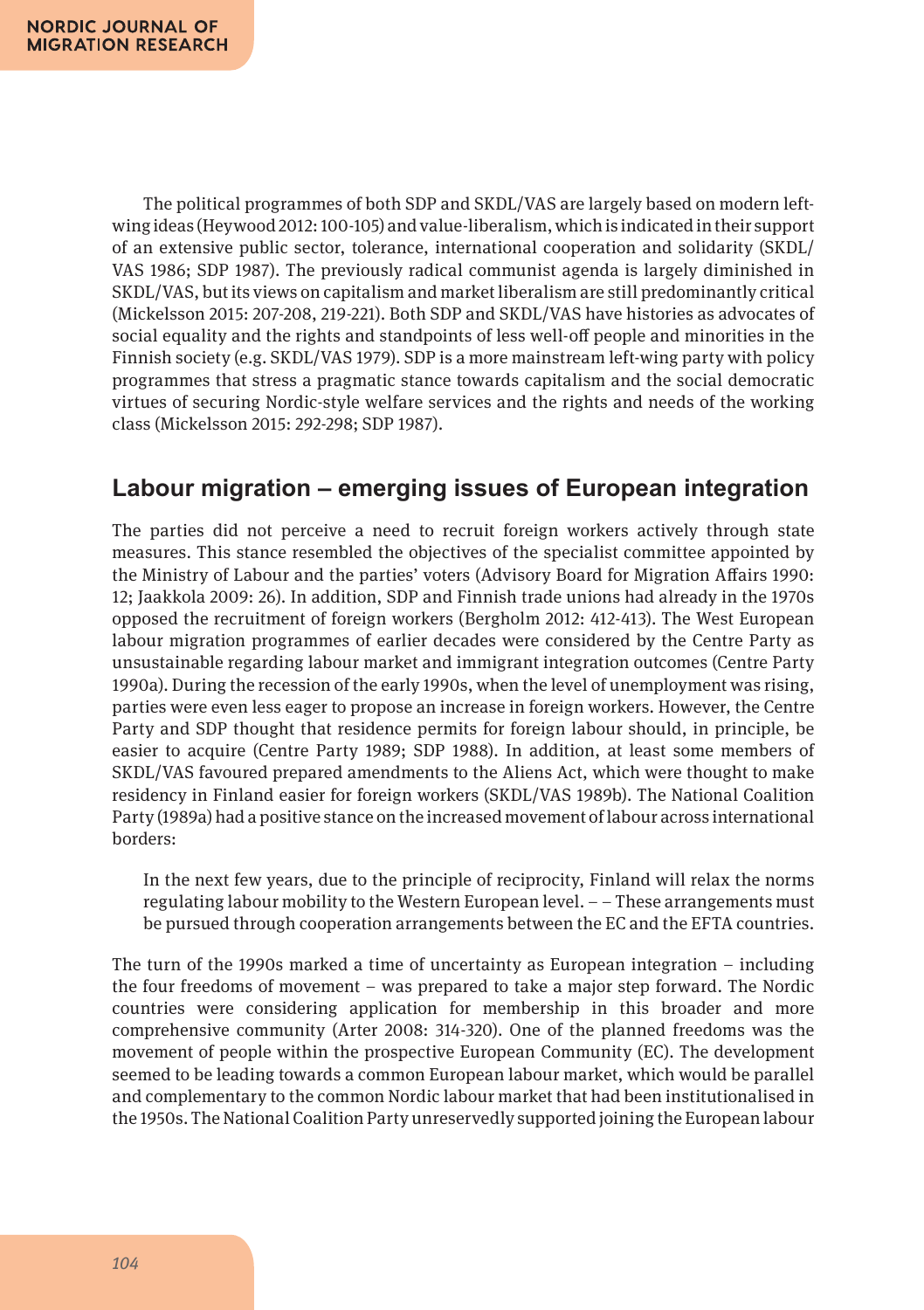market (National Coalition Party 1989a), while other parties were more sceptical. According to the Centre Party (1989), the last word in labour policy should be left to the national parliaments. SDP, SKDL/VAS and the National Coalition Party stated that the minimum standards of working conditions and labour rights, as expressed in the Finnish legislation, should remain at the previous level (National Coalition Party 1989b; SDP 1991a; SKDL/VAS 1987, 1989c). SDP (1991a) speculated whether the social policies of other EC countries would have an uncontrollable influence on the development of Finnish social policies.

The differences in party positions reflect the divergent views on market liberalism, international economic cooperation and European integration. The common European labour market was a divisive question, especially for the Centre Party and SKDL/VAS, since they had reservations about accepting the potential supra-national decision-making and international agreements that would potentially influence national labour market performance, legislation and social policy. The chair of the Centre Party, Paavo Väyrynen (1988), stated explicitly that '[Finland] should not go into the common labour market'. The Centre Party and SKDL/VAS' members of parliament and these parties' supporters were also in 1994 divided on the issue of Finland's membership in the European Union (Paloheimo 1995, 2006: 269). The National Coalition Party, on the other hand, supported the West European orientation in Finnish foreign policy and market liberalism in economic policy (National Coalition Party 1989c; Vares 2017: 423-424). These ideological standpoints reflected in its relatively favourable stance towards the European labour market. Bucken-Knapp *et al*. (2014) and Odmalm (2011) have marked similar ideological backing for mainstream left- and right-wing parties' decisions concerning labour migration.

For the SDP, the issue was more complicated since the party was generally in favour of European integration but was also worried, as was SKDL/VAS (1990a), about its impact on the labour market and working life conditions that might influence their core supporters, the working class. SDP was concerned about the possible worsening of labour conditions and wanted labour legislation to remain a part of national decision-making (SDP 1991a). These concerns reflected the Finnish trade unions' interests of the present and later decades (Alho 2015; Bergholm 2018: 499-501). As a vocal advocate of trade unions, SDP proposed that their involvement should be guaranteed in the EEA and EC labour policy development to strengthen 'wage earners' promotion of interests' (SDP 1990a; SDP 1991a). Similar issues have remained concerns for the Finnish (and Swedish) left-wing parties and trade unions in the 2000s (Alho 2013, 2015; Bucken-Knapp *et al*. 2014). In the beginning of the 1990s, the Centre Party, SDP and SKDL/VAS wanted to ensure that there would not be two separate labour markets in Finland where foreign workers would concentrate on low-paid sectors where working conditions risked deterioration. According to the parties, citizens of other EC member states should be under similar legislation as that for Finnish nationals regarding working conditions and labour rights (Centre Party 1990a; SKDL/VAS 1991a). SDP (1991a) regarded it

reasonable for workers from the EC countries and their families to enjoy the same benefits as Finns – – EC rules on social policy and working conditions do not seek to tie the hands of different countries to a certain range and level of services. They require that citizens of different member states may not be placed in differing position.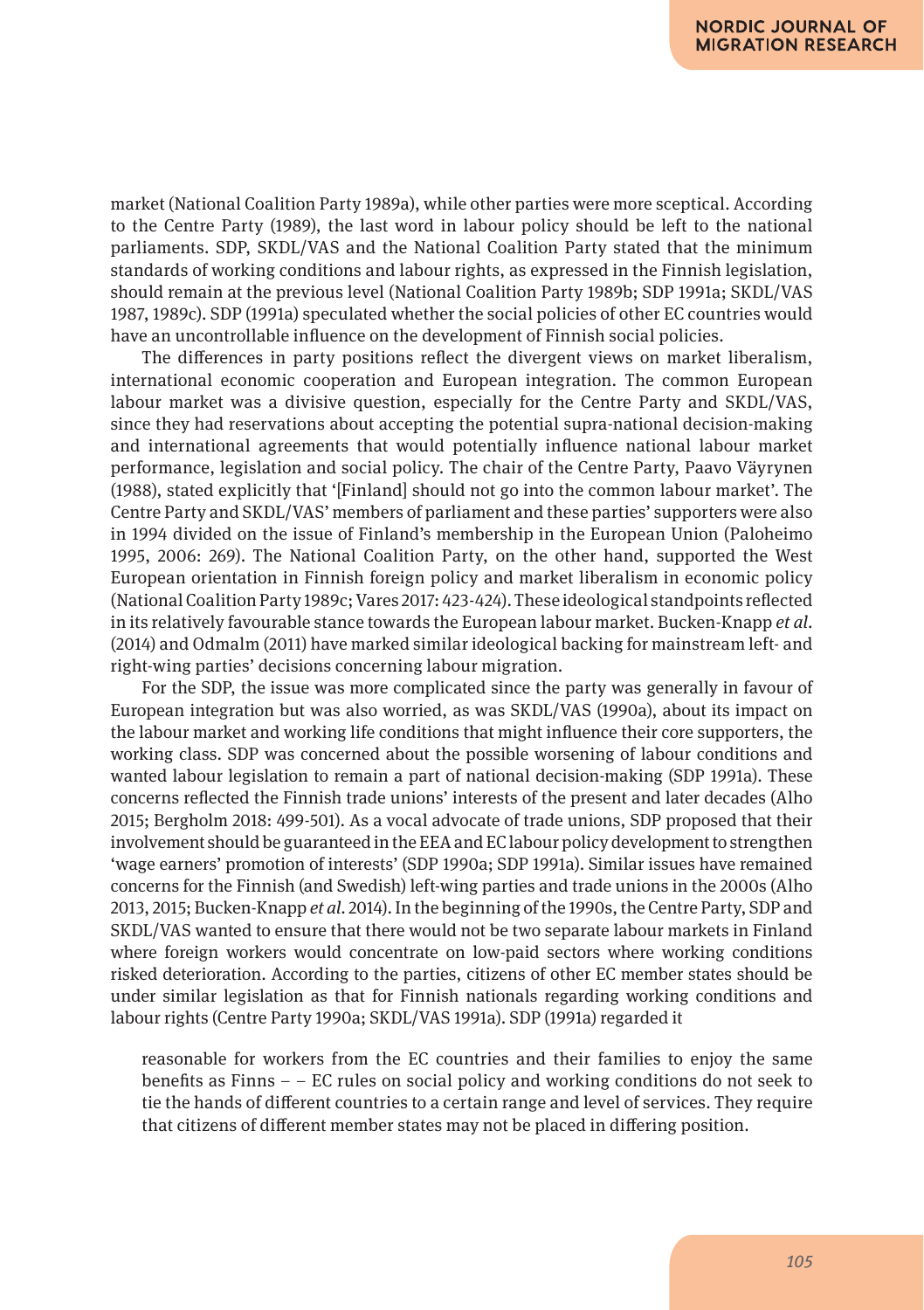In the Nordic Council, the status and rights of Nordic workers and citizens in the prospective EEA and the EC negotiations were also considered relevant. For example, the Nordic Council's International Committee (1989) suggested:

Nordic countries would seek solutions in their EC cooperation to ensure equality for Nordic citizens and EC citizens while travelling in Western Europe and the same opportunities to move freely and apply for jobs in this area.

Finnish parties supported equal rights for Nordic and EC citizens, which would cover not only the rights of free movement and social rights of workers but also strengthen the basic and political rights of all foreigners in Finland (Centre Party 1990b; National Coalition Party 1989b; SDP 1988; SKDL/VAS 1989a). The aims of strengthening the legal position enjoyed by foreigners were connected to the preparation of Finnish legislation to meet the Council of Europe's membership criteria. The member countries were required to guarantee certain basic rights for foreigners in their jurisdiction (Lepola 2000: 129-144; Välimäki 2017: 309, 2019).

Parties considered the role of labour migration to be minor in addressing the labour shortage in Finland. The Centre Party, the National Coalition Party and SDP thought, in line with a committee appointed by the Ministry of Labour (Advisory Board for Migration Affairs 1990: 76-77), that the employment of Finnish nationals was the priority and that there would hardly be a significant number of migrants moving from EC countries to Finland, though intra-EC movement was thought to be able to ease shortages in particular sectors, such as construction (Centre Party 1990c; National Coalition Party 1989b; SDP 1991a). Here, the parties were continuing previous decades' protectionist objectives of securing the position of the native labour force against extensive international competition.

In addition to questions related to the European and Nordic labour markets, the final years before the dissolution of the Soviet Union caused immigration-related concerns in Finland similar to the calculations of other West European states (Favell 2008: 702-703). The Advisory Board for Migration Affairs (1990: 77-78) noted that there could be hundreds of thousands of potential migrants leaving the Soviet Union. Some of them were thought to need humanitarian assistance, but people searching for work and better living conditions were also considered to be possible migrants. The parties were concerned as well. SKDL/ VAS (1990a) stated:

more and more people are coming to Finland from the neighbouring areas of the Russian Federation, from Estonia in hope of a better life  $-$  – this must not lead to unmanageable consequences in Finnish society.

SDP's (1990b) memo concluded that there might be a number of people moving from Eastern Europe to Finland due to increasing unemployment. The Finnish government even formulated a plan for receiving tens, or even hundreds, of thousands of people from the East (Kosonen & Pohjonen 1994: 514). However, the most worrying scenarios did not occur (Välimäki 2019).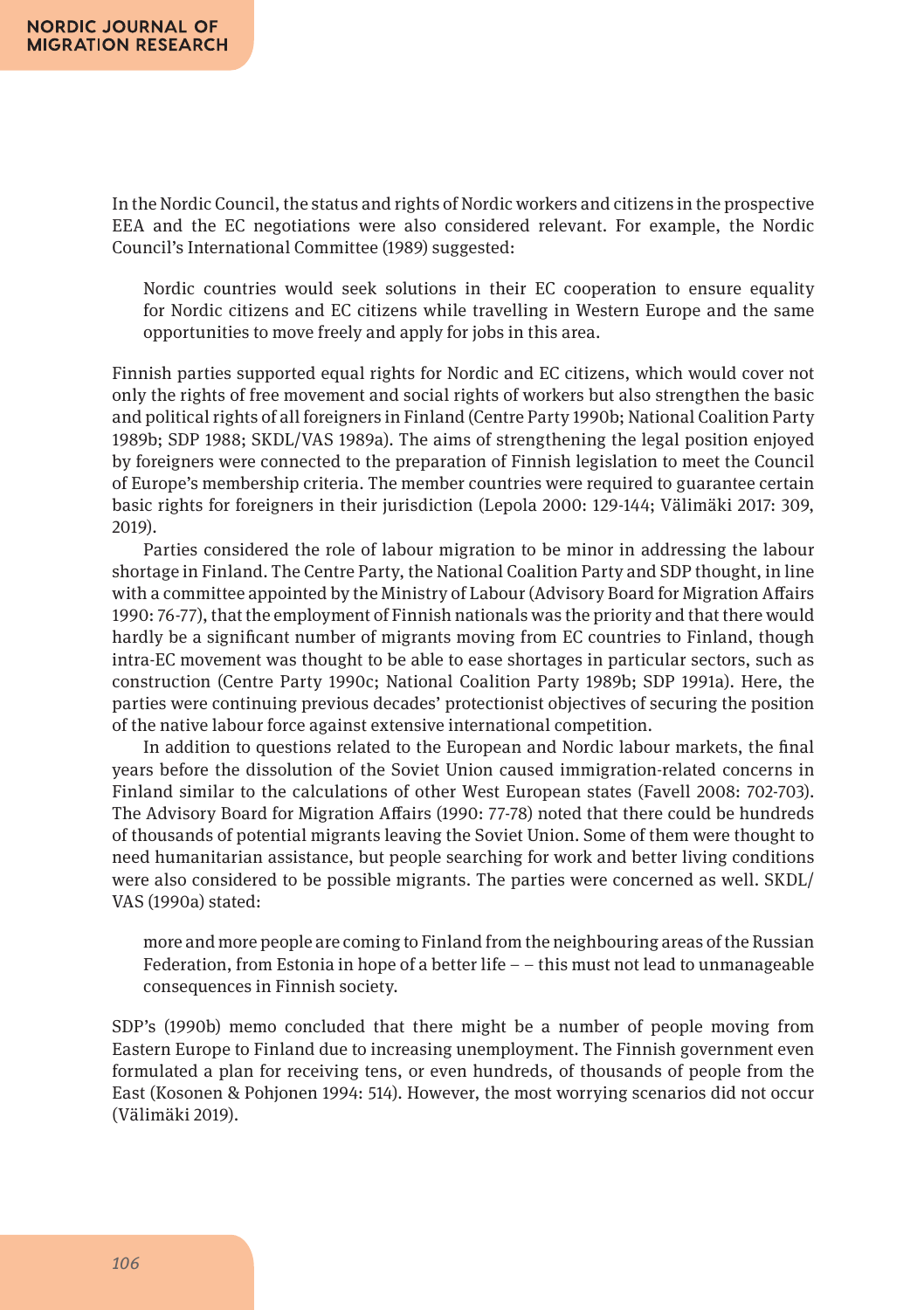### **Consensus on gradually expanding refugee policy**

Most of the Finnish immigration-related political and public discussion of the period was related to asylum seekers and refugees (Lepola 2000; Pietikäinen 2000). The parties stressed, above all, Finland's duty and responsibility to help refugees and express solidarity. The ideas of humanitarianism and international responsibility, obligations and agreements were recurring themes in policy papers and intra-party discussions. These viewpoints have remained an essential part of the Finnish political discourse on immigration from the 1970s to the 2010s (Lepola 2000; Rajas 2014: 76; Välimäki 2017, 2019). For instance, the National Coalition Party stressed that 'Finland needs to take its continuous responsibility for solving the world's refugee situation and securing life in dignity for all the citizens of the globe' (National Coalition 1988). The Centre Party (1990a) stated:

Finland's immigrant policy needs to be developed by the principle of responsible internationality. Finland has committed itself to several international agreements which regulate human rights and relationships between men.

There were differences in how the parties viewed the most feasible way to assist refugees. The National Coalition Party declared that there were three options in Finland's refugee policy that could be attempted to affect the current situation. First, Finland should try

to influence through its foreign policy and policy in the United Nations the international system and other nations in a way that circumstances where refugees come about did not occur in the first place (National Coalition Party 1988; see also Pakolainen 1987).

The second measure to tackle refugee crises was to allocate development aid to decrease the number of refugees and alleviate the consequences of forced displacement. For the National Coalition Party, resettling refugees, let alone receiving asylum seekers to Finland, was the last possible measure to solve refugee crises. The Centre Party demonstrated Finland's role similarly. The party underlined Finland's responsibility to fight the forces causing refugees to flee. According to the Centre Party (1990a), Finland should allocate more financial support to the United Nations High Commissioner for Refugees (UNHCR) and other international refugee-assisting organisations, and the annual number of resettlement refugees should be increased gradually. The Centre Party thought that asylum applications should always be considered; asylum seekers should have the right of appeal, and they should not be deported to a country where they could face persecution (Centre Party 1990a, 1990c; Pakolainen 1987).

Left-wing parties – SDP and SKDL/VAS – approached Finland's national policy role from a different angle. SDP (1988) highlighted the Finnish immigration policy's need for 'a profound modification'. The party also stressed the importance of 'humanitarian means' and that politically persecuted refugees should be favoured. SDP also wanted to see an increase in the number of resettlement refugees and considered financial support for international refugee organisations as an important policy for Finland. These have been,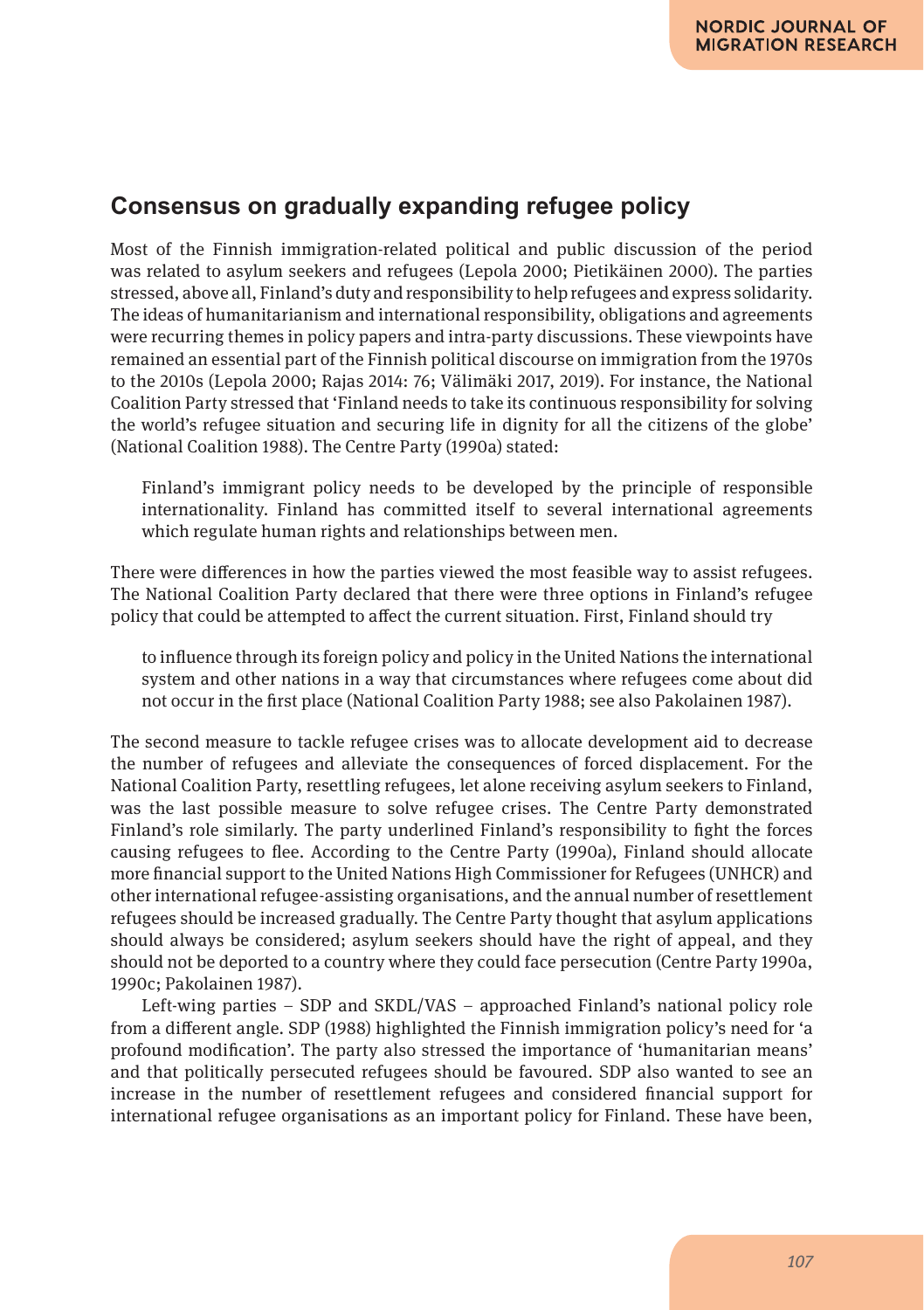and still were in the late 1980s, the main elements of the official Finnish refugee policy that emphasised foreign policy considerations, assisting refugees close to their countries of origin and action through international organisations (Välimäki 2019). SKDL/VAS also stressed the international and humanitarian nature of the refugee policy (SKDL/VAS 1990a). The party emphasised the importance of the need not to include economic calculations or other reservations and that the policy should 'be based on human rights'. According to SKDL/VAS, legislation should be put 'to the same level as other West European countries'. This meant for SKDL/VAS that the basic rights of refugees and asylum seekers needed to be better defined in the new legislation (SKDL/VAS 1989a).

Many remarks in the National Coalition Party and Centre Party documents portrayed immigrants merely as objects in Finland's policy. Different administrative measures were suggested, along with the importance of maintaining control in this policy realm (Centre Party 1990a; National Coalition Party 1988). This was also a common portrayal of immigrants in Finnish political (Lepola 2000; Rajas 2014: 73-75) and public (Raittila & Vehmas 2005: 24-26; Välimäki 2012: 272-277) discussions in the 1990s, 2000s and 2010s. In addition, SDP and SKDL/VAS approached refugees and asylum seekers as people or groups that should be administered and controlled through government policy and legislation. However, these parties – more often than the two centre-right parties – supported immigrants' needs, i.e. they were considered as subjects rather than objects. This approach was particularly evident when the parties dealt with issues concerning immigrant rights. Both SDP and SKDL/VAS supported improving immigrants' political rights and asylum seekers' legal protection during the asylum process. One of the most significant amendments the parties wanted in the new Aliens Act was asylum seekers' extended right of appeal (SDP 1988; SKDL/VAS 1989a). Other parties were also in favour of this amendment but did not discuss the issue as broadly as SKDL/VAS and SDP did (see also Lepola 2000).

SDP and SKDL/VAS also stood out in their way of considering fighting xenophobia and prejudices towards refugees and other immigrants to be an important task for politics (e.g. SKDL/VAS 1990a). SDP (1988) considered this goal to be derived from its labour movement background:

Finland's attitude towards refugees, migrants and foreigners is still too often based largely on an isolated society's prejudices. In the worst case, this comes up as racism and discrimination.  $-$  – For a global movement such as the labour movement it is natural to stress the significance of humane and unprejudiced foreigner policy.

Often, the party objectives gave the impression that asylum seekers and refugees were not considered permanent inhabitants of the Finnish society and that international protection was a temporary state of affairs, as most would return to their countries of origin. This line of thinking bears a resemblance to the political considerations in other Western European countries concerning the *Gastarbeiter* programmes of the 1950s, 1960s and early 1970s (Castles & Kosack 1973). This reasoning – in addition to the fact that the level of immigration was still rather small – could explain why the immigrants' civic and social integration was not extensively discussed by the parties. The Finnish debate on immigrant integration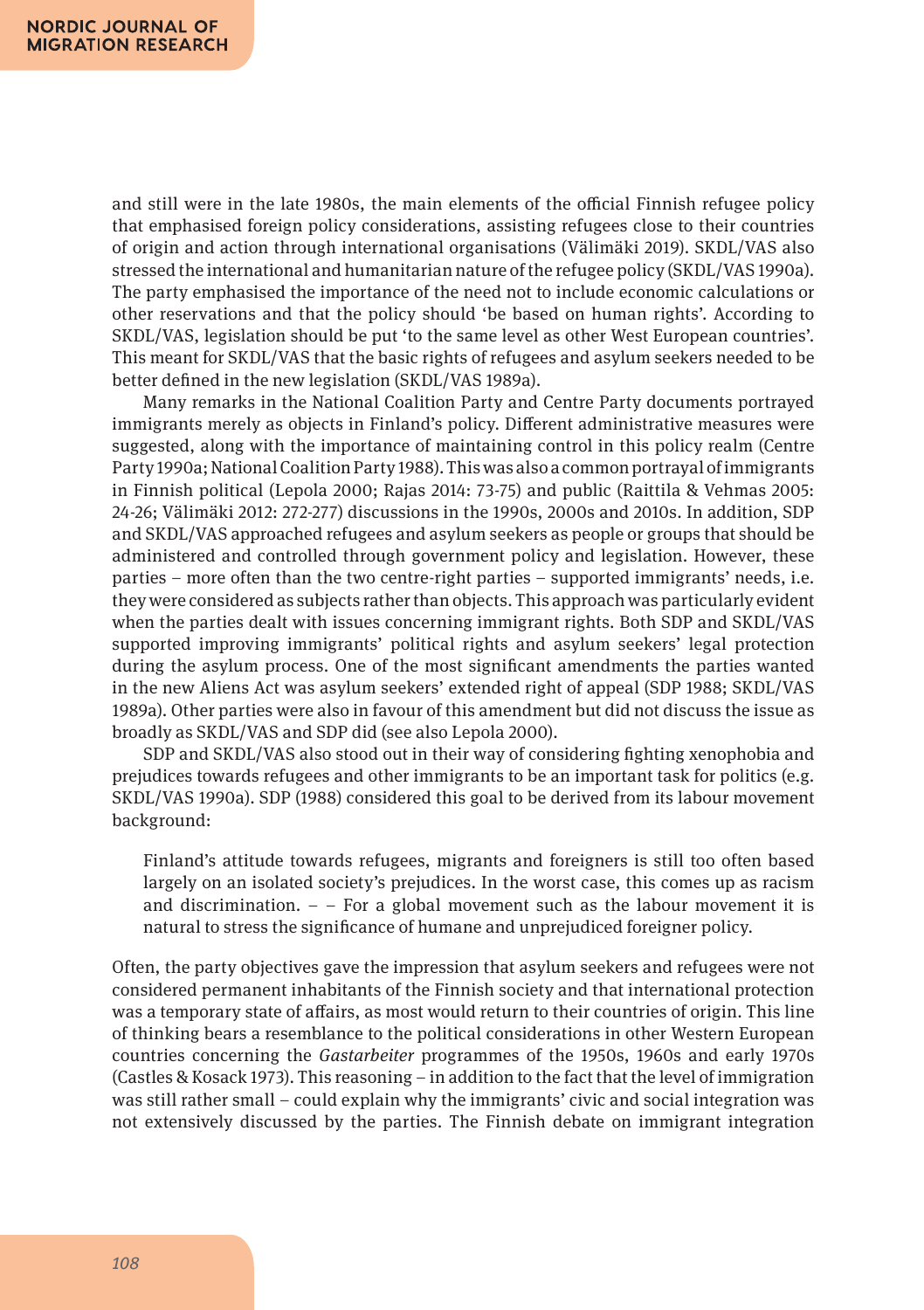gained more speed when preparation for the first Integration Act began in the latter part of the 1990s (Lepola 2000; Rajas 2014; Saukkonen 2013; Välimäki 2017, 2019).

#### **Little contestation within and between parties**

Based on intra-party meeting proceedings, on matters of immigration politics, there was relatively little disagreement inside the parties. The inter-party struggle, on the other hand, and the need to highlight party lines on immigration issues emerged in the most pronounced manner before the 1991 parliamentary election. Publicity related to Somali asylum seekers ensured that these issues were on the agenda (Niemi 2016: 167-168). The Centre Party (1990d, 1991a), SDP (1990c, 1991c, 1991d) and SKDL/VAS (1990b) discussed, within their party bodies, how asylum seekers were a constant theme when campaigning and how some Finns held xenophobic beliefs. In addition, these parties' potential supporters were perceived to be divided on the acceptance of asylum seekers. This division within parties' sympathisers was also evident in the polls (Jaakkola 2009). After the election, SDP's executive committee concluded that 'it should be found out – – what the basis of the wage earner social democrats' opposition to refugees is' (SDP 1991b).

The Centre Party (1990d, 1991b), SDP (1990c) and SKDL/VAS (1990b) members considered asylum politics to be a particularly difficult topic because they believed that the populist Finnish Rural Party would try to use existing anti-immigration attitudes to gain votes. Finnish Rural Party's success was, however, rather humble, since the party gained nine seats in the 1987 and seven seats in the 1991 parliamentary elections. Similar politicisation of asylum issues by right-wing populist contenders had already been carried out, e.g. by the Norwegian Progress Party and Swedish New Democracy, in the elections at the turn of the 1990s (Brochmann & Hagelund 2012b: 174-176; Dahlström & Esaiasson 2011) and also elsewhere in Western Europe (Taggart 2017). The issue was even discussed during the SKDL/VAS delegation's meeting with Gennady Yanayev, the Secretary of the Soviet Union Central Committee, in December 1990. SKDL/VAS put forth the idea of the Soviet Union signing the international refugee convention so that the Soviet Union would process Somali asylum applicants who were entering Finland via the Soviet Union (SKDL/ VAS 1991c). SKDL/VAS justified this proposal by referring to the Finnish Rural Party, which was described as 'using the Somalis coming via the Soviet Union to agitate anti-refugee attitudes in Finland' (SKDL/VAS 1991c).

The parties did not explicitly criticise the immigration objectives of other parties, other than Finnish Rural Party's. Furthermore, they contested Finnish Rural Party's alleged xenophobic and anti-immigration sentiments but paid less attention to its concrete proposals. For instance, SKDL/VAS (1990a) concluded:

The right-wing forces have sparked hatred towards foreigners also in Finland. Racism always means a narrowing of civil rights and democracy. The Left Alliance is ready to cooperate with all citizens and movements defending human dignity and tolerance.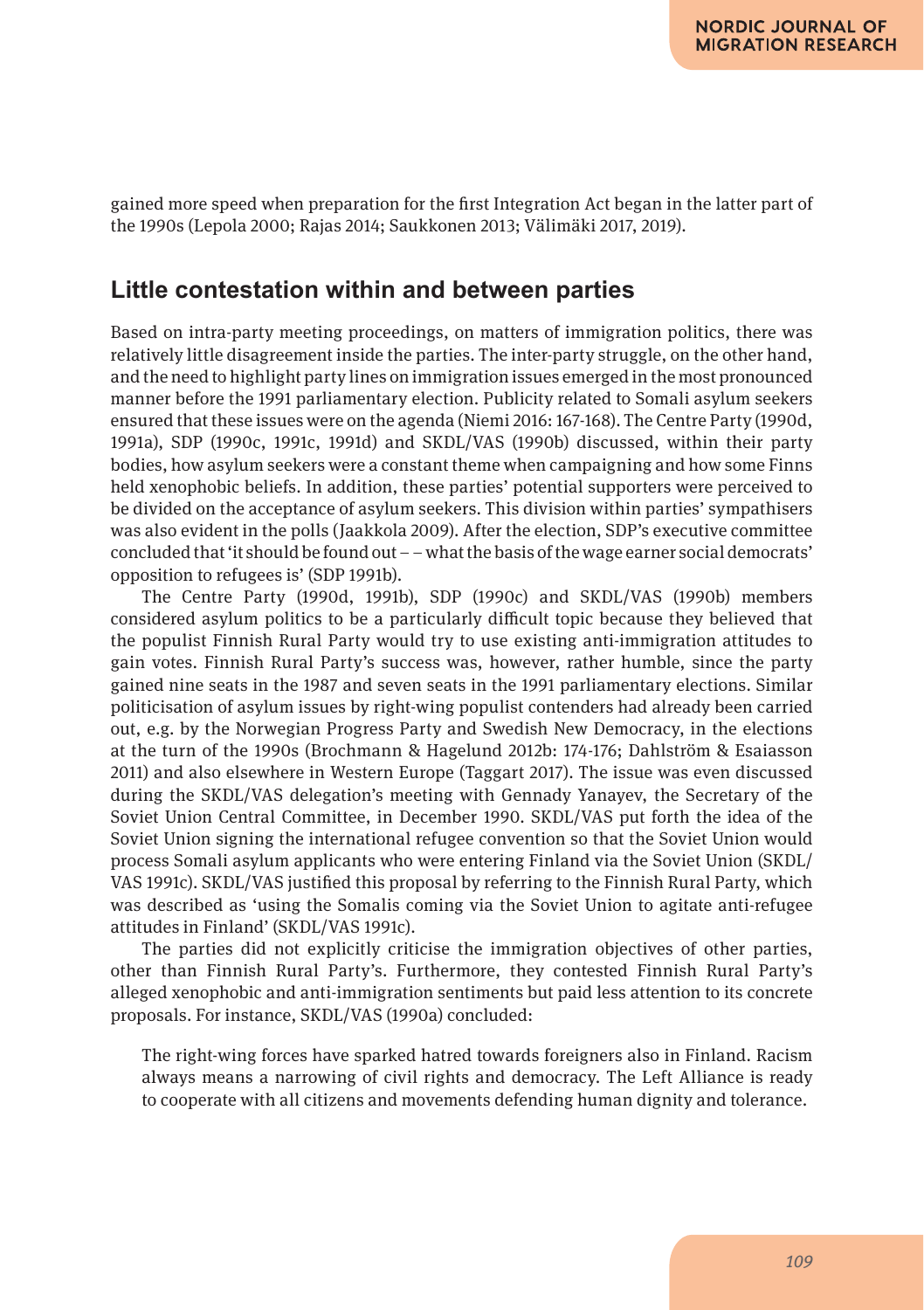The party bodies of SDP and Centre Party proposed two different approaches to these dilemmas prior to the 1991 parliamentary election. The members of SDP's party government insisted on keeping the party line, based on international agreements, solidarity and tolerance and acting as a counterforce to the Finnish Rural Party (SDP 1990c). The SDP executive committee thought that this should be the policy 'even though a couple of votes might be lost' (SDP 1990d). The members of the Centre Party's party government's executive committee, on the other hand, thought that it would be better to give the immigration issue as little visibility as possible, be careful in taking firm stances and concentrate on other themes (Centre Party 1990d, 1991a). After the election, also SKDL/VAS's chair, Claes Andersson, estimated that the 'refugee question took votes from us, but we could not even contemplate a different kind of policy' (SKDL/VAS 1991b).

### **Conclusions**

Findings of this study suggest that between 1986 and 1991 an agreement prevailed in the parties on Finland's responsibility to fight the causes and consequences of forced displacement, tackling anti-immigrant politics, ensuring the strengthening of the legal position of immigrants in Finland as well as not encouraging the extensive labour migration. Regardless of party, there was also a somewhat solid support for expansive refugee and immigrant policy, i.e. stressing the goals of increasing moderately the provision of international protection in Finland, support for international organisations that assist refugees and signing international agreements regarding the legal status of immigrants as well as accommodating these provisions in national legislation.

This consensus was influenced to some extent by common party principles. Consensual decision-making is a crucial part of the parties' constitutions and Finnish political culture. Finnish parties have also followed the Western European pattern of ideological convergence since the 1980s (Paloheimo 2008). The relative novelty of discussing immigration politics in their policy papers (Välimäki 2017) may have led the parties to think that it was reasonable not to intensify differences at the intra- or inter-party level. Moreover, parties' objectives were influenced by West European political trends, such as European labour market integration and the Nordic tradition of promoting tolerance, endorsing an expansive refugee policy often based on humanitarianism and immigrant policies based on social equality through widening the scope of basic rights and legal protection (Brochmann & Hagelund 2012a). The arguments based on securing national working life standards and the role of national decision-making were the most relevant in party discourses regarding foreign workers. Although the end of the Cold War made Western European integration relevant, the parties did not consider the intra-European labour market as a solution for the imminent labour shortage.

With regards to deepening the understanding of Finnish history of immigration and immigrant politics, the analysis indicates that the parties' objectives represented both continuity and revision to previous decades' politics. The policy of not encouraging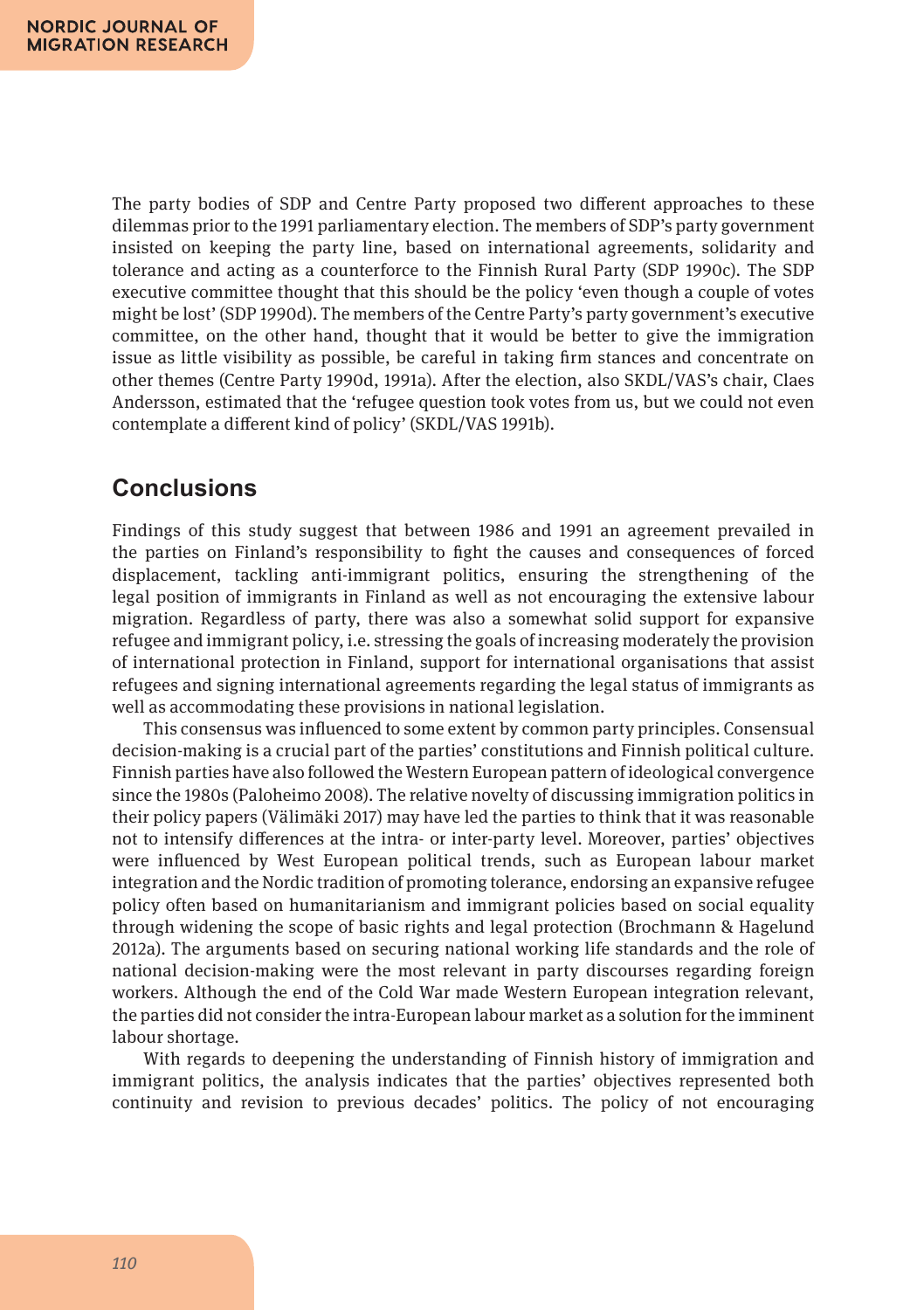labour migration, discriminatory immigrant legislation, restrictive admission policy and providing only a few residence permits on grounds of international protection had been central elements of post-WWII Finnish politics (Kuosma 2004; Leitzinger 2008). The discourse of expansive refugee and immigrant rights policy objectives took a major step into the political agenda in 1986–1991, although also these approaches had predecessors. The expansion of refugee policy dates back to at least the 1970s Finnish government's decisions of receiving resettlement refugees from South America and South-East Asia. The strengthening of the legal position of foreigners – while being to a significant degree on the agenda due to preparation for Council of Europe membership – could arguably also be interpreted as a continuum of the Finnish parties' demands for social equality in the 1960s and 1970s (Mickelsson 2015; Välimäki 2019).

The analysis of intra-party debates and policy papers indicates that Finnish mainstream parties were conservative in their manner of relying, to a significant degree, upon their previously adopted ideologies and party-societal contexts when articulating their objectives on immigration politics. The two centre-right parties stood out in their emphasis of maintaining administrative control of immigration and slightly less expansive refugee policy. These goals of the Finnish centre-right resemble Gudbrandsen's (2010) findings on conservative governments' refugee policies in Norway (cf. Bale 2008; Bucken-Knapp *et al*. 2014). The National Coalition Party stressed market liberalism and pro-European integration stances, which were reflected in its solid support for the intra-European labour markets. Partisans of the left have been found to be more in favour of extending immigrant rights (Lahav 1997: 389) and expansive asylum policy (Odmalm 2011: 1074), and this was also evident in the Finnish case. However, SDP and SKDL/VAS wanted to make sure that the rights and position of the Finnish workers were also secured in the context of the common European labour market. Hence, the left-wing parties encountered to a certain degree a balancing act between rights-based and advocacy-based approaches to immigration.

In addition to the ongoing changes in societal and international contexts' influence on parties' stances, the expectations of possible supporters' views were equally important. The Finnish parties strived for resonance with the public views that arise from these mainstream parties' broad support base, which forces them to account for the differing preferences of various potential constituencies, i.e. to strive – to a considerable degree – for status as a *catch-all party* (Kirchheimer 1966) of immigration politics. This consideration may sometimes prevent mainstream parties from taking firm stances on immigration in order to not alienate some of the possible supporters (cf. Bucken-Knapp *et al*. 2014; Lahav 1997; Odmalm & Bale 2015; Välimäki 2017). However, the intra-party discussions of the Centre Party, SDP and SKDL/VAS prior to the 1991 parliamentary election imply that parties can at times also decide to ignore some of their potential sympathizers' views, such as perceived xenophobia, in order to keep the party line on immigration issues. The study of party politics on immigration should regularly consider this inter-play between ideological and strategical viewpoints. The studies analysing both intra- and inter-party debates would enable us to consider complicated discourses, views and influences and understand the struggles or unanimity inside and between political parties.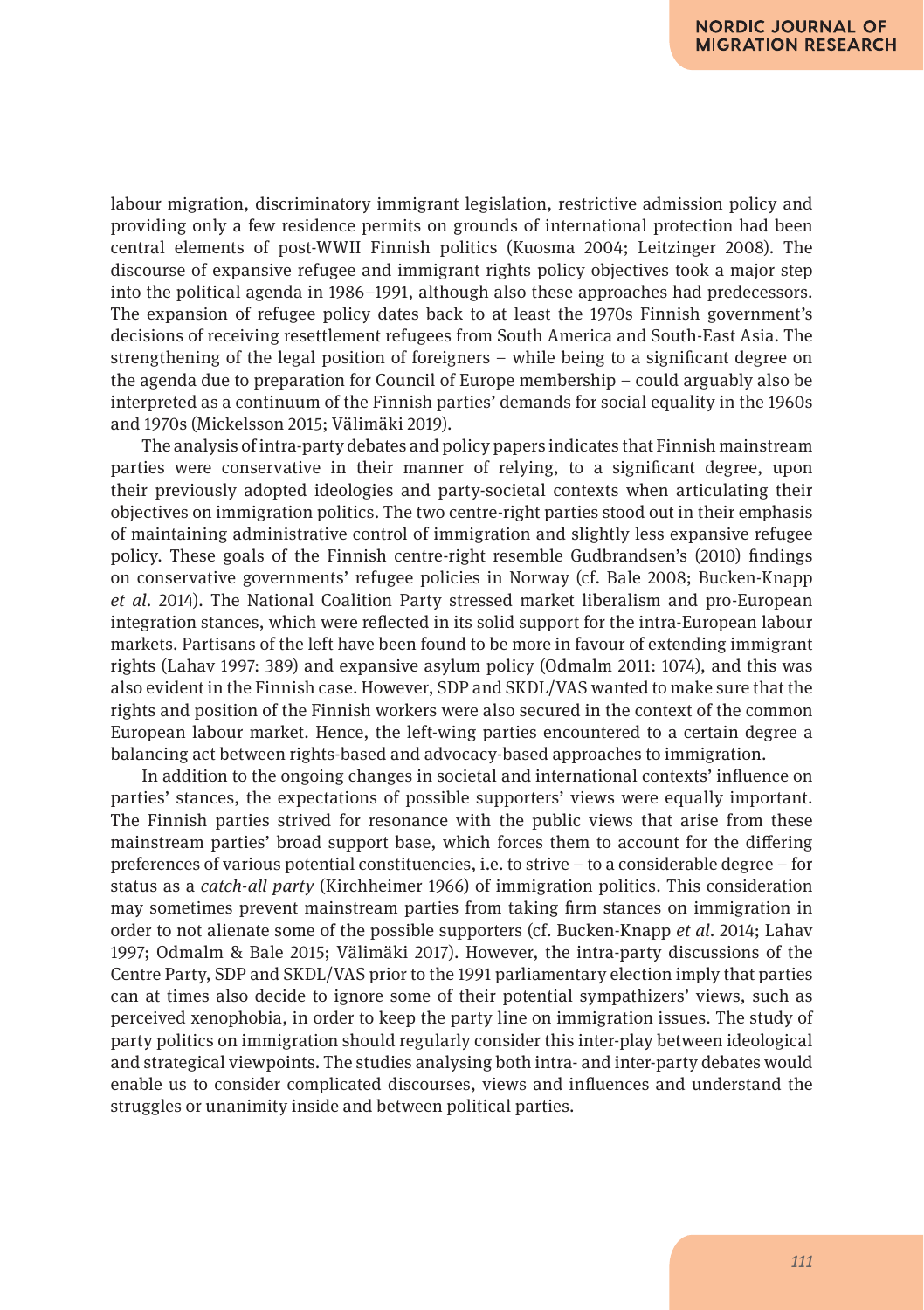### **Acknowledgements**

For feedback received on this article, I would like to thank the two anonymous reviewers, Markku Jokisipilä, Emilia Lakka, Mikko Leino, workshop chairs and participants at the 2015 Society for the Study of Ethnic Relations and International Migration conference in Rovaniemi, the 2015 Social Science History Association conference in Baltimore, the 2016 European Social Science History conference in Valencia, and the 2017 Association for the Advancement of Scandinavian Studies in Canada conference in Toronto.

#### **Notes**

- 1. There are 200 seats in the Finnish Parliament. In the 1987 parliamentary election, SDP gained 56 seats, the National Coalition Party 53 seats, the Centre Party 40 seats and SKDL/VAS 20 seats. In the 1991 parliamentary election, SDP received 48 seats, the National Coalition Party 40 seats, the Centre Party 55 seats and SKDL/VAS 19 seats (Statistics Finland 2017).
- 2. In 1990, the Finnish People's Democratic League's name was changed to the Left Alliance.
- 3. Asylum applications in Finland in 1986–1991: 23 in 1986, 49 in 1987, 64 in 1988, 179 in 1989, 2,743 in 1990 and 2,137 in 1991 (Finnish Immigration Service 2017; Leitzinger 2008: 217-221).

#### **References**

Advisory Board for Migration Affairs 1990, *Suomi ja ihmisten liikkuvuus muuttuvassa Euroopassa*, Memo 1990:46, Ministry of Labour, Helsinki.

- Alho, R 2013, 'Trade union responses to labour immigrants: selective solidarity', *Finnish Yearbook of Population Research*, vol. XLVIII, pp. 77-102.
- Alho, R 2015, *Inclusion or exclusion? trade union strategies and labor migration*, Migration Institute of Finland, Turku.
- Arter, D 2008, *Scandinavian politics today*, Manchester University Press, Manchester.
- Bale, T 2008, 'Turning round the telescope: Centre-right parties and immigration and integration policy in Europe', *Journal of European Public Policy*, vol. 15, no. 3, pp. 315- 330, DOI:10.1080/13501760701847341.
- Bergholm, T 2012, *Kohti tasa-arvoa: Tulopolitiikan aika I*, Otava, Helsinki.
- Bergholm, T 2018, *Laatua ja vapaa-aikaa: Tulopolitiikan aika II*, Finnish Literature Society, Helsinki.
- Björgo, T & Witte, R (eds.) 1993, *Racist violence in Europe*, St. Martin's, New York.
- Brochmann, G & Hagelund, A (eds.) 2012a, *Immigration policy and the Scandinavian welfare state 1945–2010*, Palgrave Macmillan, Basingstoke.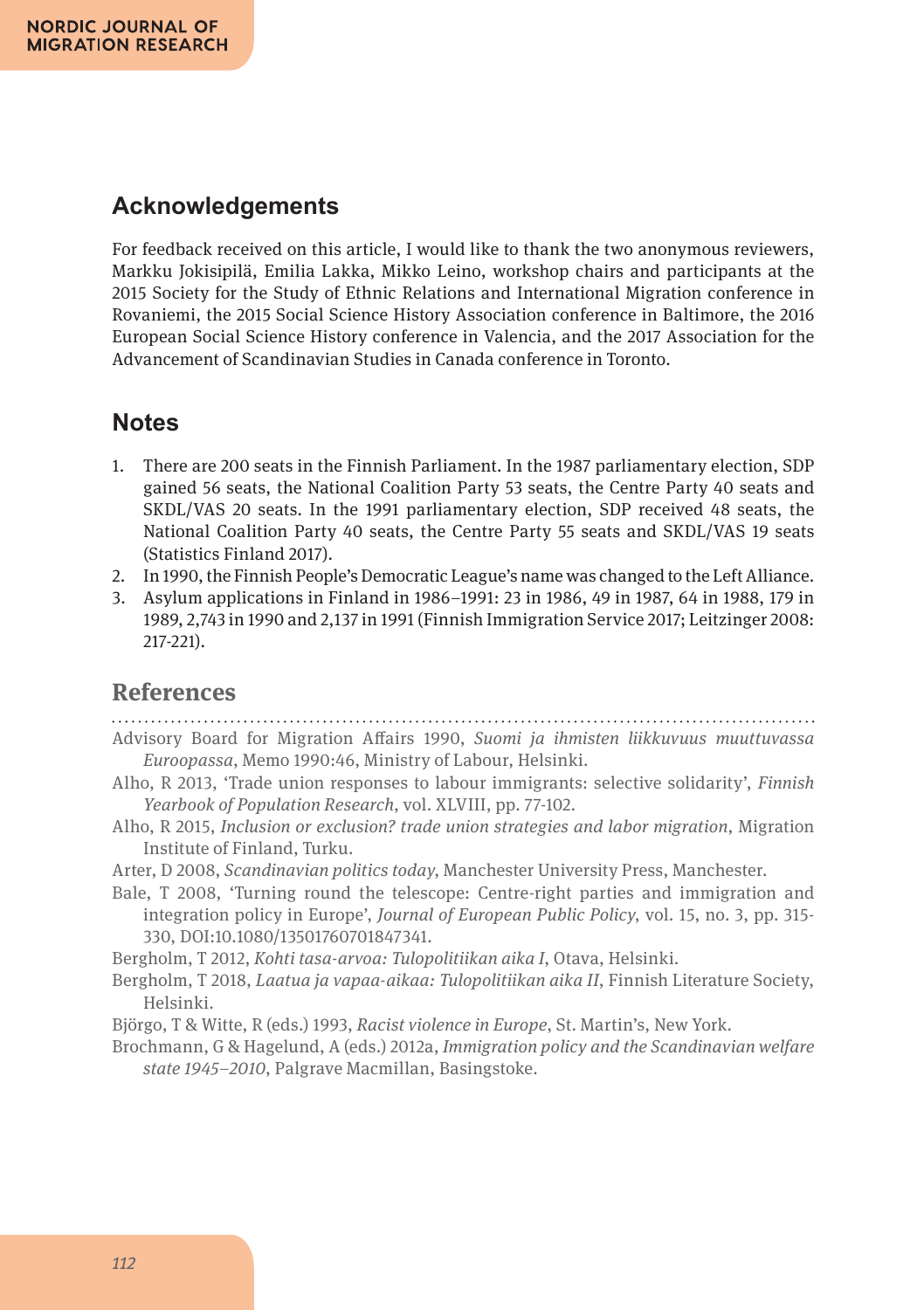- Brochmann, G & Hagelund, A 2012b, 'Norway: The land of the golden mean', in *Immigration policy and the Scandinavian welfare state 1945–2010*, eds G Brochmann & A Hagelund, Palgrave Macmillan, Basingstoke, pp. 149-224.
- Bucken-Knapp, G, Hinnfors, J & Spehar, A 2014, 'Political parties and migration policy puzzles: The European scene', *Comparative European Politics*, vol. 12, no. 6, pp. 557-567, DOI:10.1057/cep.2014.19.
- Bucken-Knapp, G, Hinnfors, J, Spehar, A & Levin, P 2014, 'No Nordic model: understanding differences in the labour migration policy preferences of mainstream Finnish and Swedish political parties', *Comparative European Politics*, vol. 12, no. 6, pp. 584-602, DOI:10.1057/cep.2014.22.
- Castles, S & Kosack, G 1973, *Immigrant workers and class structure in Western Europe*, Oxford University Press, London.
- Centre Party 1986, *Keskustapuolueen tavoiteohjelma 1980-luvun loppupuoliskolle*, Programme, Finnish Social Science Data Archive, University of Tampere (FSD). Available from: <http://www.fsd.uta.fi/pohtiva/ohjelmalistat>. [Last accessed 15.1.2018].
- Centre Party 1989, *Kannanotto Euroopan yhdentymiseen*, Statement, Party Council 25.–26.11.1989, The Archives of the Centre Party, Helsinki (ACP), C:b 30-4, Puoluevaltuuskunnan pöytäkirja 25.–26.11.1989.
- Centre Party 1990a, *Keskustan ulkomaalais- ja pakolaispoliittinen asiakirja*, Programme, ACP, C:b 31-1, Puoluevaltuuskunnan pöytäkirja 28.–29.4.1990.
- Centre Party 1990b, *Keskustan tavoiteohjelma 1990-luvulle*, Programme, ACP, C:a 24, Puoluekokouksen pöytäkirja 15.–17.6.1990.
- Centre Party 1990c, *Executive committee 22.3.1990*,Proceedings, ACP, C:d, Puoluehallituksen työvaliokunnan pöytäkirjat 1–15/1990.
- Centre Party 1990d, *Executive committee 20.12.1990*, Proceedings, ACP, C:d, Puoluehallituksen työvaliokunnan pöytäkirja 25/1990.
- Centre Party 1991a, *Executive committee 10.1.1991*, Proceedings, ACP, C:d, Puoluehallituksen työvaliokunnan pöytäkirja 1/1991.
- Centre Party 1991b, *Executive committee 7.2.1991*, Proceedings, ACP, C:d, Puoluehallituksen työvaliokunnan pöytäkirjat 1–21/1991.
- Dahlström, C & Esaiasson, P 2011, 'The immigration issue and anti-immigrant party success in Sweden 1970–2006: a deviant case analysis', *Party Politics*, vol. 19, no. 2, pp. 343-364, DOI:10.1177/1354068811407600.
- Favell, A 2008, 'The new face of the East-West migration in Europe', *Journal of Ethnic and Migration Studies*, vol. 34, no. 5, pp. 701-716, DOI:10.1080/13691830802105947.
- Finnish Immigration Service 2017, *Statistics on asylum and refugees*, Ministry of the Interior, Helsinki. Available from: <http://www.migri.fi/about\_us/statistics/statistics\_ on\_asylum\_and\_refugees>. [Last accessed 27.6.2017].
- Gudbrandsen, F 2010, 'Partisan influence on immigration: the case of Norway', *Scandinavian Political Studies*, vol. 33, no. 3, pp. 248-270, DOI:10.1111/j.1467-9477.2010.00250.x.
- Hainmueller, J & Hopkins, DJ 2014, 'Public attitudes toward immigration', *Annual Review of Political Science*, vol. 17, pp. 225-249, DOI:10.1146/annurev-polisci-102512-194818.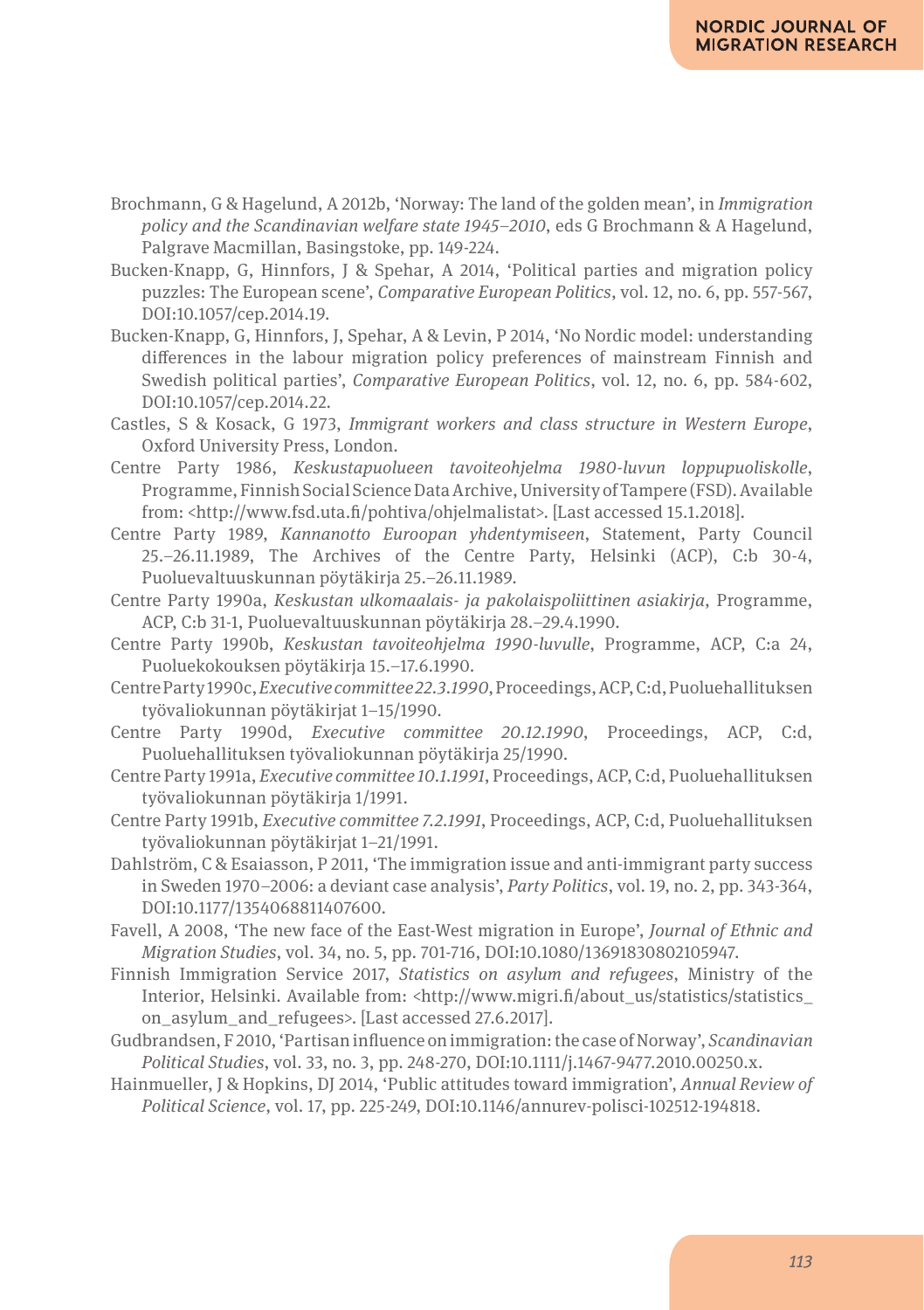Heywood, A 2012, *Political ideologies: an introduction*, Palgrave Macmillan, Basingstoke.

- Hinnfors, J, Spehar, A & Bucken-Knapp, G 2012, 'The missing factor: Why social democracy can lead to restrictive immigration policy', *Journal of European Public Policy*, vol. 19, no. 4, pp. 585-603, DOI:10.1080/13501763.2011.607348.
- Honkapohja, S & Koskela, E 2001, 'The economic crisis of the 1990s in Finland', in *Down from the heavens up from the ashes*, eds J Kalela, J Kiander, U Kivikuru, H Loikkanen & J Simpura, Academy of Finland, Helsinki, pp. 52-101.
- International Committee 1989, *Yhteenveto komitean ehdotuksista*, Memo, Nordic Council, International Committee 6.2.1989, Labour Archives in Finland, Helsinki (LAF), 329.5 SDP, HFA 7, Kansainvälinen valiokunta.
- Jaakkola, M 2009, *Maahanmuuttajat suomalaisten näkökulmasta: Asennemuutokset 1987–2007*, City of Helsinki Urban Facts, Helsinki.
- Jungar, A-C & Jupskås, A 2014, 'Populist radical right parties in the Nordic region: a new and distinct party family?' *Scandinavian Political Studies*, vol. 37, no. 3, pp. 215-238, DOI:10.1111/1467-9477.12024.
- Karvonen, L, Paloheimo, H & Raunio, T 2016, 'Introduction: Finland 1970–2015 A transformed political landscape', in *The changing balance of power in Finland*, eds L Karvonen, H Paloheimo & T Raunio, Santérus Academic Press, Stockholm, pp. 9-29.
- Kirchheimer, O 1966, 'The transformation of Western European party systems', in *Political Parties and Political Development*, eds J LaPalombara & M Weiner, Princeton University Press, New Jersey, pp. 177-200.
- Koljonen, K & Parkkinen, P 1986, *Harmaantuva Suomi 2030?*, Taloudellinen Suunnittelukeskus, Helsinki.
- Kosonen, M & Pohjonen, J 1994, *Isänmaan portinvartijat. Suomen rajojen vartiointi 1918– 1994*, Otava, Helsinki.
- Kuosma, T 2004, *Uusi ulkomaalaislaki*, Lainvoima/Multikustannus, Helsinki.
- Lahav, G 1997, 'Ideological and party constraints on immigration attitudes in Europe', *Journal of Common Market Studies*, vol. 35, no. 3, pp. 377-406.
- Leitzinger, A 2008, *Ulkomaalaispolitiikka Suomessa 1812–1972*, East-West, Helsinki.
- Lepola, O 2000, *Ulkomaalaisesta suomenmaalaiseksi*, Finnish Literature Society, Helsinki. Mickelsson, R 2015, *Suomen puolueet*, Vastapaino, Tampere.
- National Coalition Party 1988, *Pakolaispoliittinen kannanotto*, Programme, Archives of the Organizations of the National Coalition Party, Espoo (AONCP), Cb 38, Puoluehallituksen pöytäkirja 6.6.1988.
- National Coalition Party 1989a, *Kansainvälispoliittinen kannanotto*, Statement, FSD. Available from: <http://www.fsd.uta.fi/pohtiva/ohjelmalistat>. [Last accessed 15.1.2018].
- National Coalition Party 1989b, *Kansallisen Kokoomuksen lausunto Siirtolaisuusasiain neuvottelukunnan mietinnöstä XII*, Statement, Party government 24.5.1989, AONCP, Cb 39, Puoluehallituksen pöytäkirjat.
- National Coalition Party 1989c, *Puoluekokouskannanotto*, Statement, AONCP, Ca 55, Puoluekokouksen pöytäkirjat.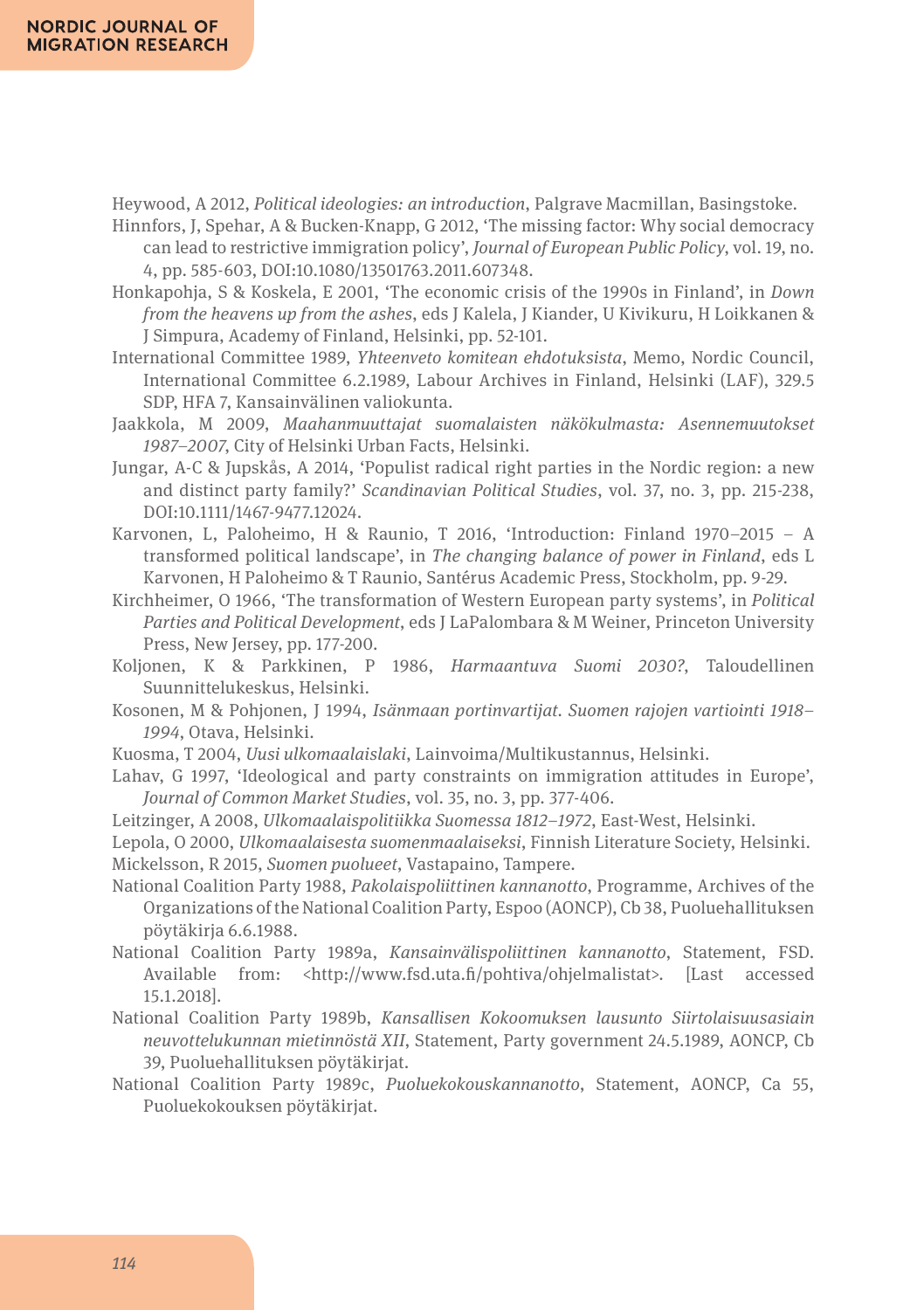- National Coalition Party 1991, *Kansainvälispoliittisia linjauksia eduskuntavaalien alla*, Memo, Working committee for foreign politics 4.1.1991, AONCP, Työryhmät 19-23\_1991.
- Niemi, MK 2016, 'Vapautumisen vuodet vaalit 1979–1999', in *Kamppailu vallasta. Eduskuntavaalikampanjat 1945–2015*, eds E Railo, MK Niemi, V Pitkänen & S Ruohonen, Docendo, Jyväskylä, pp. 155-223.
- Odmalm, P 2011, 'Political parties and 'the immigration issue': issue ownership in Swedish parliamentary elections 1991–2010', *West European Politics*, vol. 34, no. 5, pp. 1070-1091, DOI:10.1080/01402382.2011.591098.
- Odmalm, P & Bale, T 2015, 'Immigration into the mainstream: conflicting ideological streams, strategic reasoning and party competition', *Acta Politica*, vol. 50, no. 4, pp. 365-378, DOI:10.1057/ap.2014.28.
- Pakolainen [Bulletin] 1987, 1/1987, Finnish Refugee Council, Helsinki.
- Paloheimo, H 1995, 'Pohjoismaiden EU-kansanäänestykset: Puolueiden peruslinjat ja kansalaisten mielipiteet Suomessa, Ruotsissa ja Norjassa', *Politiikka*, vol. 37, no. 2, pp. 113-127.
- Paloheimo, H 2006, *'Eduskuntavaalit 1907–2003' in Kansanedustajan työ ja arki: Suomen eduskunta 100 vuotta, 5*, Edita, Helsinki, pp. 174-369.
- Paloheimo, H 2008, 'Ideologiat ja ristiriitaulottuvuudet', in *Suomen puolueet ja puoluejärjestelmä*, eds H Paloheimo & T Raunio, WSOY, Helsinki, pp. 27-60.
- Pietikäinen, S 2000, *Discourses of differentiation: ethnic representations in newspaper texts*, University of Jyväskylä, Jyväskylä.
- Pietikäinen, S & Luostarinen, H 1996, 'Vähemmistöt suomalaisessa julkisuudessa', in *Vähemmistöt ja niiden syrjintä Suomessa*, eds T Dahlgren, J Kortteinen, KJ Lång, M Pentikäinen & M Scheinin, Helsinki University Press, Helsinki, pp. 171-198.
- Puuronen, V 2004, *Suomalainen hyvinvointiyhteiskunta tienhaarassa*, University of Joensuu, Joensuu.
- Pyrhönen, N 2015, *The true colors of Finnish welfare nationalism*, University of Helsinki, Helsinki.
- Raittila, P & Vehmas, S 2005, 'Etnisyys ja rasismi sanomalehdissä 1999–2004', in *Etnisyyttä, rasismia ja dialogia sanomalehdissä ja Internetissä*, ed P Raittila, University of Tampere, Tampere, pp. 11-32.
- Rajas, J 2014, *State racist governmentality: a foucaultian discourse theoretical analysis of Finnish immigration policy*, Loughborough University, Loughborough.
- Saukkonen, P 2013, 'Maahanmuutto- ja kotouttamispolitiikka', in *Muuttajat*, eds T Martikainen, P Saukkonen & M Säävälä, Gaudeamus, Helsinki, pp. 81-97.
- SDP 1987, *Sosialidemokraattisen Puolueen periaateohjelma*, Programme, FSD. Available from: <http://www.fsd.uta.fi/pohtiva/ohjelmalistat>. [Last accessed 15.1.2018].
- SDP 1988, *Ulkomaalais- ja pakolaispoliittinen ohjelma*, Programme, LAF, 329.5 SDP, CB31, Puolueneuvoston pöytäkirjat 1988.
- SDP 1990a, *Integraatiotyöryhmän muistio Euroopan yhdentymisen vaikutuksista*, Memo, Party government 25.10.1990, LAF, 329.5 SDP, CA136, Puoluetoimikunnan pöytäkirjat 1–35 1990.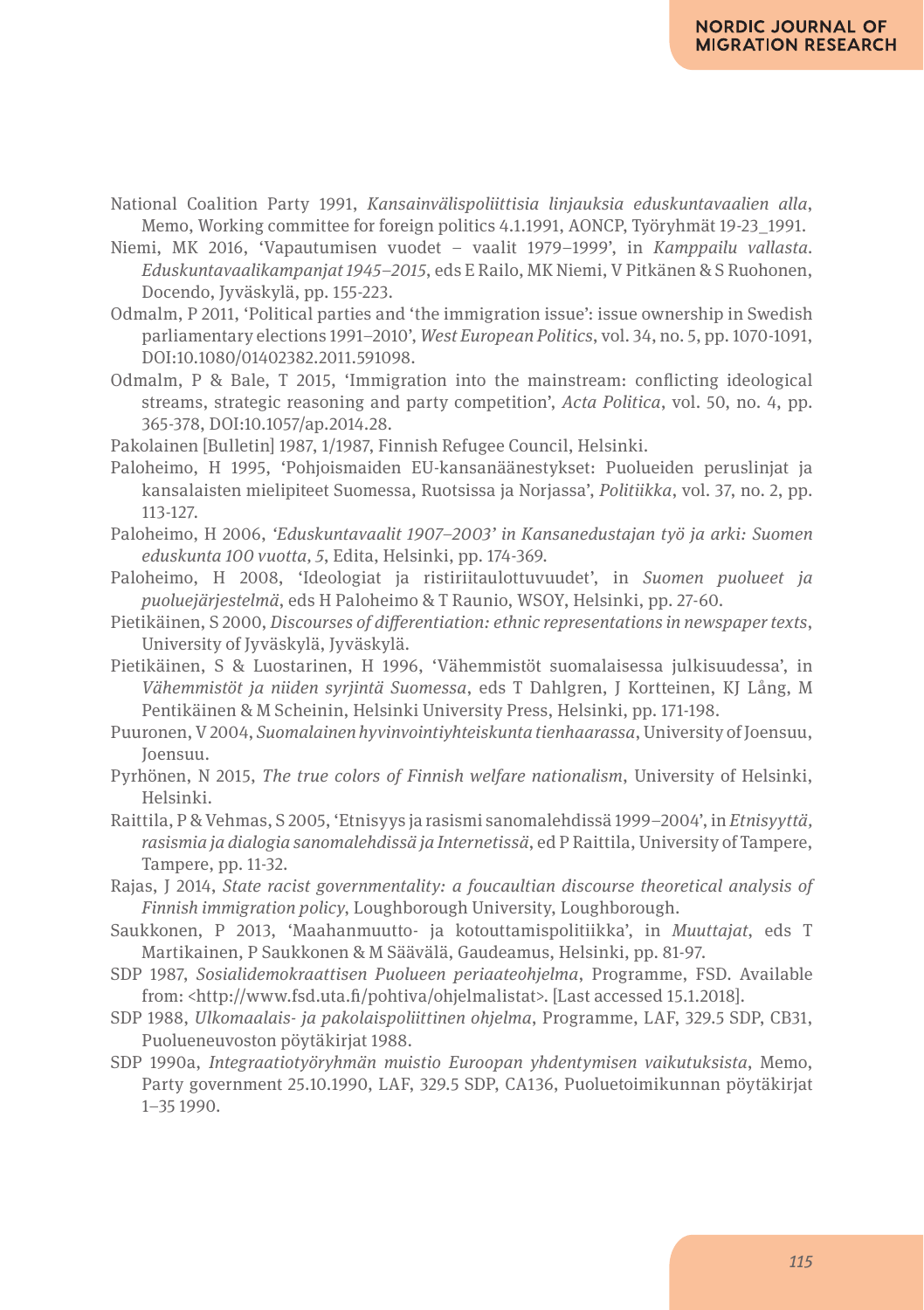- SDP 1990b, *Taustatietoja Suomen ulkomaalais- ja pakolaispolitiikasta*, Memo 2.10.1990, LAF, 329.5 SDP, HFA7, Kansainvälinen valiokunta.
- SDP 1990c, *Party government 13.12.1990*, Conversation memo, LAF, 329.5 SDP, CA138, Puoluetoimikunnan keskustelumuistiot.
- SDP 1990d, *Executive committee 13.12.1990*, Proceedings, LAF, 329.5 SDP, CE67, Työvaliokunta: pöytäkirjat 8.8.–12.12.1990.
- SDP 1991a, *Esitys puoluetoimikunnalle kannanotoksi Euroopan yhdentymiskehityksestä*, Statement, Party government 5.9.1991, LAF, 329.5 SDP, CA142, Puoluetoimikunnan pöytäkirjat 1–32 1991.
- SDP 1991b, *Executive committee 8.5.1991*, Proceedings, LAF, 329.5 SDP, CE69, Työvaliokunnan pöytäkirjat 8.5.–25.9.1991.
- SDP 1991c, *Party government 28.2.1991*, Conversation memo, LAF, 329.5 SDP, CA143, Puoluetoimikunnan keskustelumuistiot 1–14 1991.
- SDP 1991d, *Party government 21.3.1991*, Conversation memo, LAF, 329.5 SDP, CA143, Puoluetoimikunnan keskustelumuistiot 1–14 1991.
- SKDL/VAS 1979, *Periaateohjelma*, Programme, FSD. Available from: <http://www.fsd.uta.fi/ pohtiva/ohjelmalistat>. [Last accessed 15.1.2018].
- SKDL/VAS 1986, *Yhteiskuntapoliittinen asiakirja*, Programme, FSD. Available from: <http:// www.fsd.uta.fi/pohtiva/ohjelmalistat>. [Last accessed 15.1.2018].
- SKDL/VAS 1987, *Avoimuutta yhdentymispolitiikkaan*, Programme, The People's Archives, Helsinki (PA), 1D1 SKDL, Hallinnollinen jaosto, Cc, 1985–1987.
- SKDL/VAS 1989a, *Humanitaariseen pakolaispolitiikkaan*, Programme, PA, 1D1 SKDL, Hallinnollinen jaosto, Cd, Liittohallituksen pöytäkirjat.
- SKDL/VAS 1989b, *SKDL's committee for international politics 16.3.1989*, Memo, PA, 1D1 SKDL, Kansainvälispoliittinen jaosto, B–C.
- SKDL/VAS 1989c, *SKDL, SKP and SNDL international sub-committees', international solidarity work's government's and SKDL's global project group's meeting 4.11.1989*, Memo, PA, 1D1 SKDL, Hallinnollinen jaosto, Hdd–Hde, Työryhmät.
- SKDL/VAS 1990a, *Sata tapaa arvostaa ihmistä ja säästää luontoa*, Programme, FSD. Available from: <http://www.fsd.uta.fi/pohtiva/ohjelmalistat>. [Last accessed 23.1.2018].
- SKDL/VAS 1990b, *Vasemmistoliiton vaalityön tavoitteet*, Memo 20.2.1990, PA, 1D6 Vasemmistoliitto, Hna, Eduskuntavaalit 1991.
- SKDL/VAS 1991a, *Lausunto Siirtolaisuusasiain neuvottelukunnan komiteanmietinnöstä 12.9.1991*, Statement, PA, 1D6 Vasemmistoliitto, Cc, Liittohallitus elo-joulukuu 1991.
- SKDL/VAS 1991b, *Party government 20.3.1991*, Proceedings, PA, 1D6 Vasemmistoliitto, Cc, Liittohallitus tammi–kesäkuu 1991.
- SKDL/VAS 1991c, *Vasemmistoliiton vierailu Neuvostoliitossa 2.*–*5.12.1990*, Memo 3.1.1991, PA, 1D6 Vasemmistoliitto, JF, Kansainvälisen politiikan jaosto, Matkaraportit, kokousraportit 1990–1999.
- Skinner, Q 2002, *Visions of politics. Volume I: regarding method*, Cambridge University Press, Cambridge.